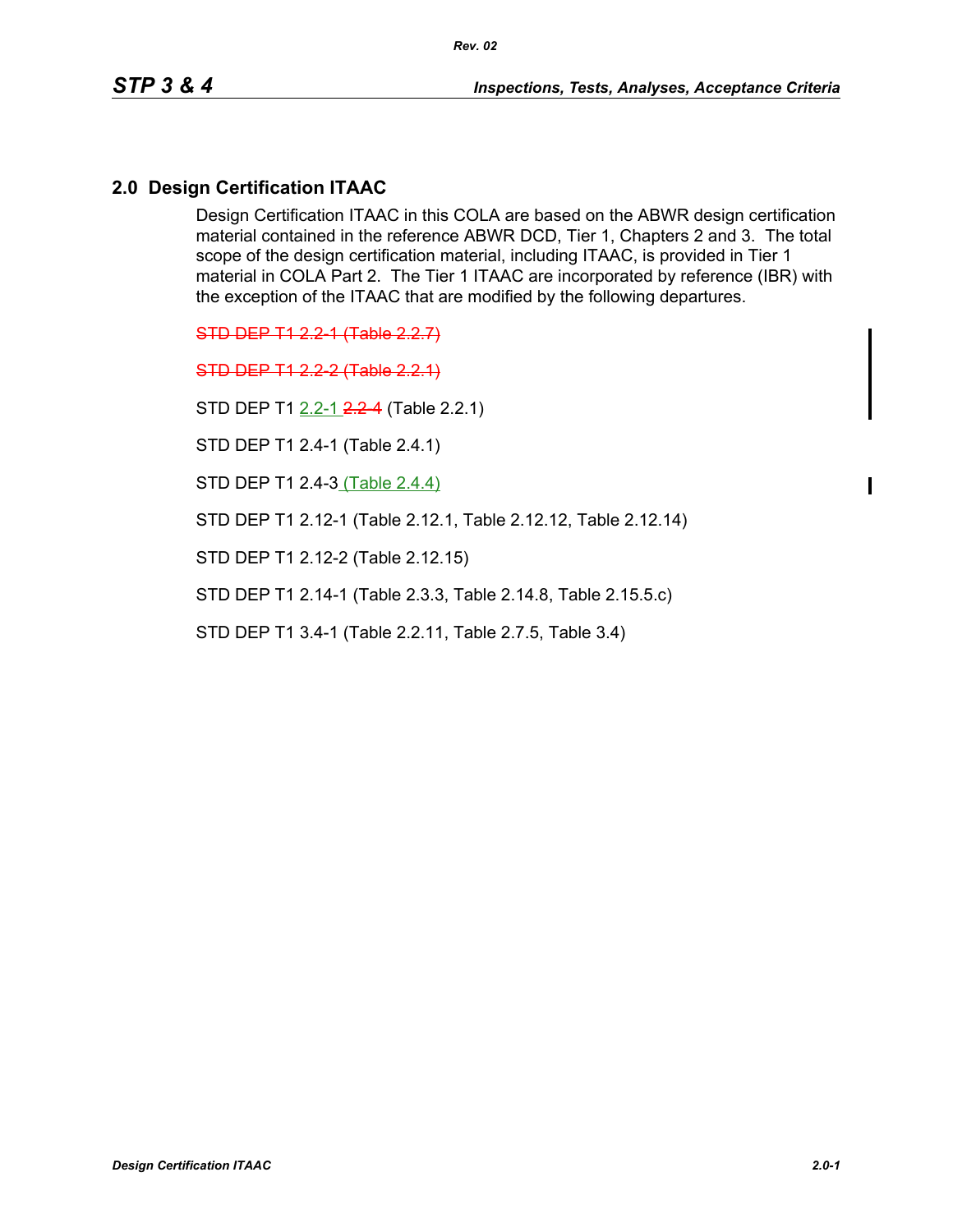|    |                                                                                                                                                                                                                                                                                                                                                                                                                                                                                                                                                                             |                    | <b>Inspections, Tests, Analyses and Acceptance Criteria</b>                                                                                                                                                                                                                                                                       |    |                                                                                                                                                                                                                                                                                                                                                                                                                                                                                                                             |
|----|-----------------------------------------------------------------------------------------------------------------------------------------------------------------------------------------------------------------------------------------------------------------------------------------------------------------------------------------------------------------------------------------------------------------------------------------------------------------------------------------------------------------------------------------------------------------------------|--------------------|-----------------------------------------------------------------------------------------------------------------------------------------------------------------------------------------------------------------------------------------------------------------------------------------------------------------------------------|----|-----------------------------------------------------------------------------------------------------------------------------------------------------------------------------------------------------------------------------------------------------------------------------------------------------------------------------------------------------------------------------------------------------------------------------------------------------------------------------------------------------------------------------|
|    | <b>Design Commitment</b>                                                                                                                                                                                                                                                                                                                                                                                                                                                                                                                                                    |                    | <b>Inspection, Tests, Analyses</b>                                                                                                                                                                                                                                                                                                |    | <b>Acceptance Criteria</b>                                                                                                                                                                                                                                                                                                                                                                                                                                                                                                  |
| ୫. | The RCIS provides an automatic control rod-<br>withdrawal block in response to:<br>a. A signal from the NMS MRBM at above<br>the low power setpoint.<br>b. A signal from the CRD System FMCRD-<br>hollow piston/ball nut separation switches<br>(withdrawal block applies only to-<br>separated control rod if selected with-<br>the RPS mode switch in Startup Mode-<br>or Run Mode).<br>A signal from the RPS Mode Switch-<br>when in Refuel Mode that only permits<br>the two control rods associated with the<br>same HCU being withdrawn from the-<br>core at anytime. | $\frac{2}{\sigma}$ | <b>Tests will be conducted on the RCIS-</b><br>using simulated signals from the NMS<br><b>MRBM at above low power setpoint; and</b><br>from the FMCRD separation switches-<br>and Startup and Run Mode positions<br>of RPS Mode Switch; and from control-<br>rods of the same HCU and Refuel Mode<br>position of RPS Mode Switch. | 8. | A control rod withdrawal block signal occurs-<br>upon receipt of simulated signals from:<br>NMS MRBM at above the low power-<br>a<br>setpoint,<br><b>FMCRD separation switches (withdrawal</b><br>b<br>block is only applicable to separated-<br>control rod if selected with the RPS<br>mode switch in Startup Mode or Run-<br>Mode),<br>An attempt to withdraw a control rod,<br>$\epsilon$<br>when the RPS mode switch is in Refuel-<br>Mode and the two control rods-<br>associated with the same HCU are<br>withdrawn. |
|    | 11. The RCIS is powered by two non-Class 1E<br>uninterruptible supplies.                                                                                                                                                                                                                                                                                                                                                                                                                                                                                                    |                    | 11. Tests will be performed on the as-built<br>RCIS by providing a test signal in only<br>one non- Class 1E uninterruptible power<br>supply at a time.                                                                                                                                                                            |    | 11. The test signal exists in only one control-<br>channel at a time in only the one power<br>supply.                                                                                                                                                                                                                                                                                                                                                                                                                       |

*Design Certification ITAAC* 

Design Certification ITAAC

*STP 3 & 4*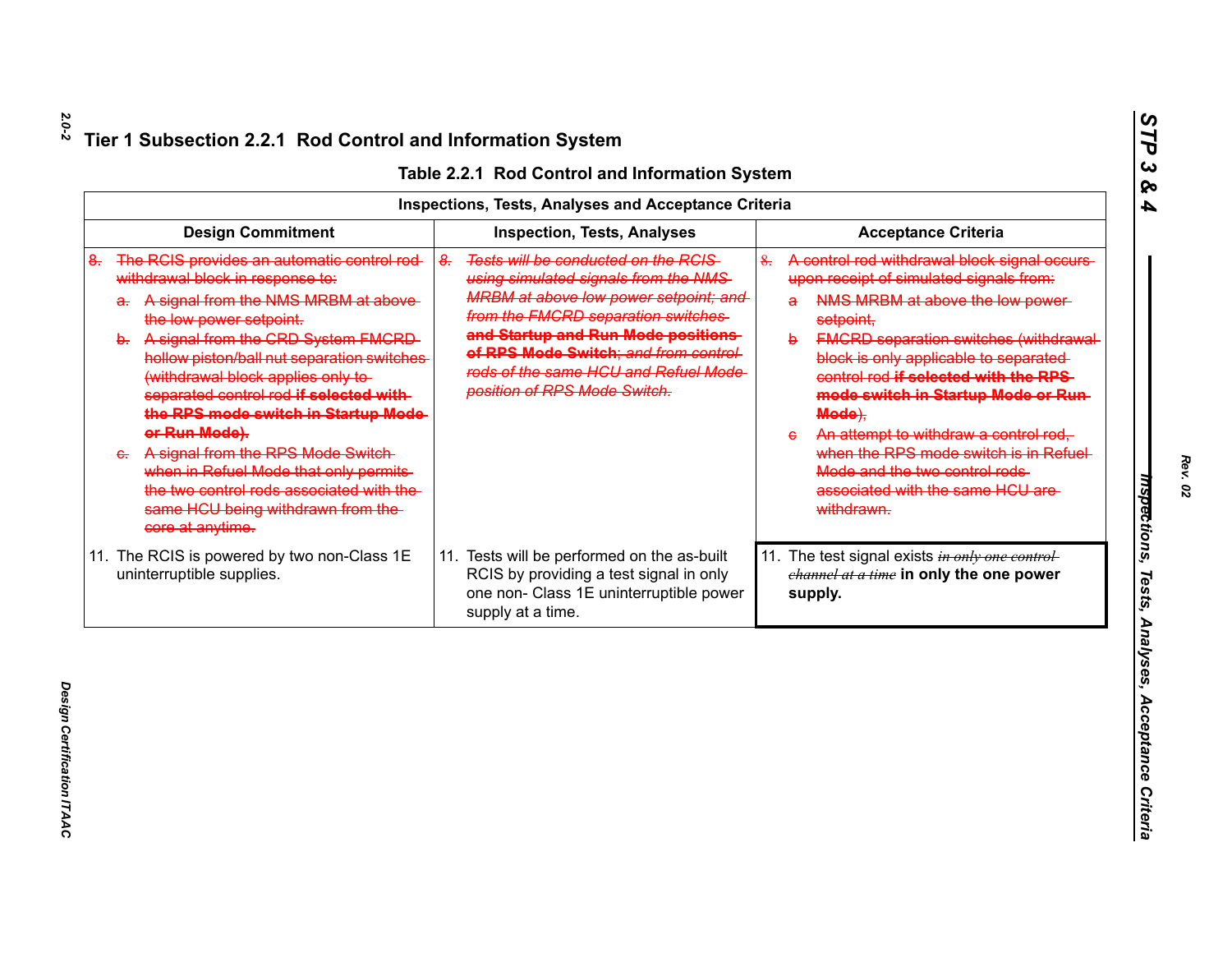|    |                                                                                                                                                                                                                             |    | <b>Table 2.2.7 Reactor Protection Sytstem</b>                                                                                                                                         |                  |                                                                                                                                                                                           |
|----|-----------------------------------------------------------------------------------------------------------------------------------------------------------------------------------------------------------------------------|----|---------------------------------------------------------------------------------------------------------------------------------------------------------------------------------------|------------------|-------------------------------------------------------------------------------------------------------------------------------------------------------------------------------------------|
|    |                                                                                                                                                                                                                             |    | <b>Inspections, Tests, Analyses and Acceptance Criteria</b>                                                                                                                           |                  |                                                                                                                                                                                           |
|    | <b>Design Commitment</b>                                                                                                                                                                                                    |    | <b>Inspections, Tests, Analyses</b>                                                                                                                                                   |                  | <b>Acceptance Criteria</b>                                                                                                                                                                |
| 5. | RPS initiates an RIP trip on receipt of either<br>a turbine stop valve closure or a low turbine<br>control valve oil pressure signal when-<br>reactor power is above $40\%$ (from a turbine<br>first stage NMS STP signal). | 5. | Test will be conducted on the as-built RPS<br>using simulated turbine stop valve position,<br>turbine control valve oil pressure and turbine<br>first stage pressure NMS STP signals. | $\overline{6}$ . | The RPS initiates an RIP Trip on receipt of<br>either a simulated signals indicating turbine<br>stop valve closure or low control valve oil-<br>pressure when reactor power is above 40%. |
|    |                                                                                                                                                                                                                             |    |                                                                                                                                                                                       |                  |                                                                                                                                                                                           |
|    |                                                                                                                                                                                                                             |    |                                                                                                                                                                                       |                  |                                                                                                                                                                                           |
|    |                                                                                                                                                                                                                             |    |                                                                                                                                                                                       |                  |                                                                                                                                                                                           |
|    |                                                                                                                                                                                                                             |    |                                                                                                                                                                                       |                  |                                                                                                                                                                                           |
|    |                                                                                                                                                                                                                             |    |                                                                                                                                                                                       |                  |                                                                                                                                                                                           |

*Rev. 02*

*STP 3 & 4*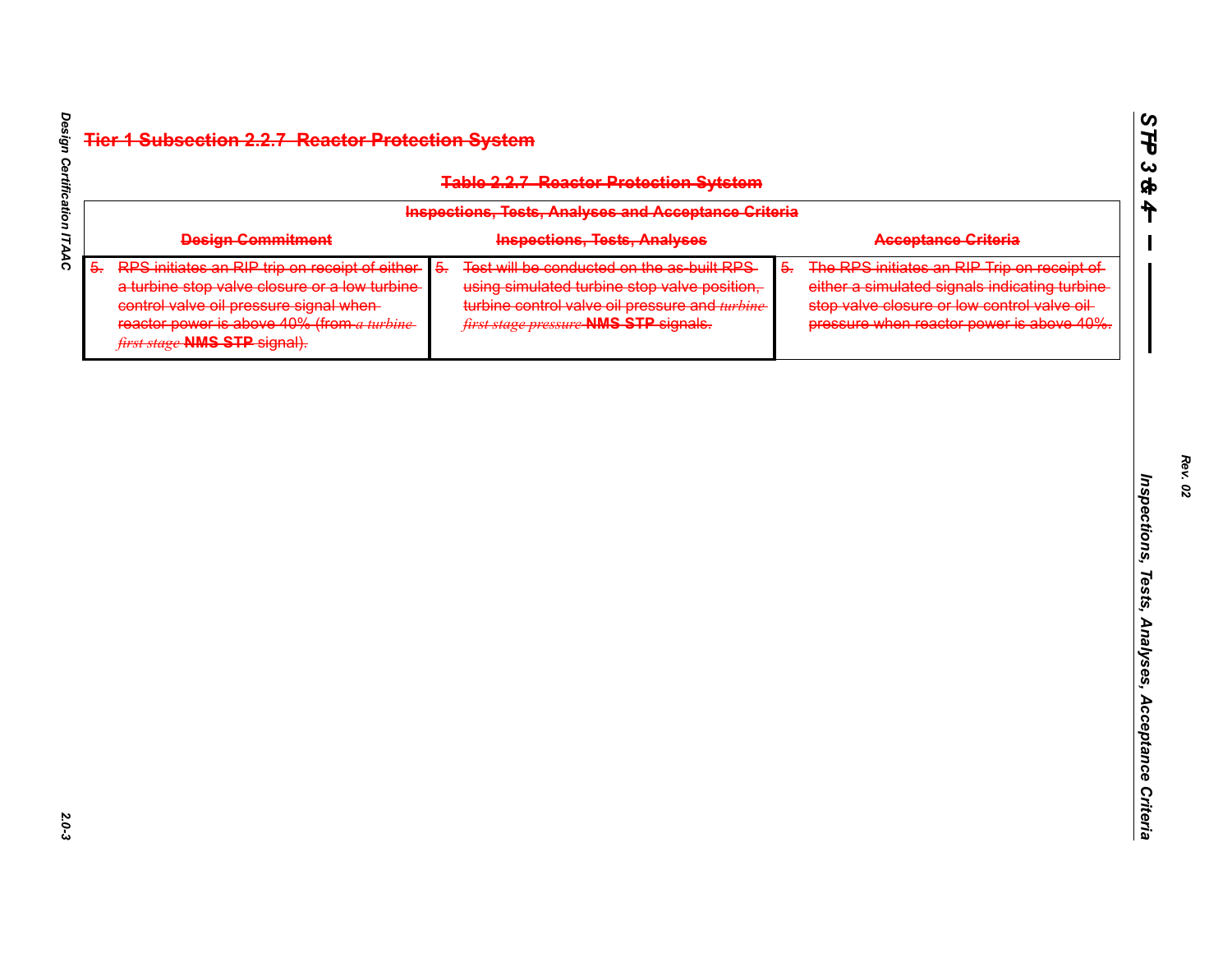| <b>Design Commitment</b><br><b>Inspections, Tests, Analyses</b><br><b>Acceptance Criteria</b><br>The PICS equipment comprising performing<br>Inspections of the as-built system will be<br>The as-built PCS PICS equipment<br>1.<br>1.<br>the PCS PCFs is defined in Section 2.2.11.<br>conducted.<br>description in Section 2.2.11.<br>LPRM calibration and fuel thermal limits<br>Tests of the as-built PCS PCFs will be<br>2.<br>The PCS PCFs provides provide LPRM<br>2.<br>calibration and fuel operating thermal limits<br>conducted using simulated plant input<br>data to the ATLM function of the RCIS.<br>the RCIS.<br>signals.<br>In the event that abnormal conditions<br>Tests of the as-built PCS PCFs will be<br>3.<br>Upon receipt of the abnormal plant input<br>3 <sub>l</sub><br>conducted using simulated abnormal plant<br>develop in the plant during operations in the<br>automatic mode, the PCS PCFs<br>input signals, while the PCS PCFs is are in<br>revert to the manual operating mode. |                                            | <b>Inspections, Tests, Analyses and Acceptance Criteria</b> |                                             |
|----------------------------------------------------------------------------------------------------------------------------------------------------------------------------------------------------------------------------------------------------------------------------------------------------------------------------------------------------------------------------------------------------------------------------------------------------------------------------------------------------------------------------------------------------------------------------------------------------------------------------------------------------------------------------------------------------------------------------------------------------------------------------------------------------------------------------------------------------------------------------------------------------------------------------------------------------------------------------------------------------------------------|--------------------------------------------|-------------------------------------------------------------|---------------------------------------------|
|                                                                                                                                                                                                                                                                                                                                                                                                                                                                                                                                                                                                                                                                                                                                                                                                                                                                                                                                                                                                                      |                                            |                                                             |                                             |
|                                                                                                                                                                                                                                                                                                                                                                                                                                                                                                                                                                                                                                                                                                                                                                                                                                                                                                                                                                                                                      |                                            |                                                             | implementing the PCFs conforms with the     |
|                                                                                                                                                                                                                                                                                                                                                                                                                                                                                                                                                                                                                                                                                                                                                                                                                                                                                                                                                                                                                      |                                            |                                                             | data are received by the ATLM function of   |
| operating mode.                                                                                                                                                                                                                                                                                                                                                                                                                                                                                                                                                                                                                                                                                                                                                                                                                                                                                                                                                                                                      | automatically reverts revert to the manual | the automatic operating mode.                               | signals, the PCS PCFs automatically reverts |
|                                                                                                                                                                                                                                                                                                                                                                                                                                                                                                                                                                                                                                                                                                                                                                                                                                                                                                                                                                                                                      |                                            |                                                             |                                             |
|                                                                                                                                                                                                                                                                                                                                                                                                                                                                                                                                                                                                                                                                                                                                                                                                                                                                                                                                                                                                                      |                                            |                                                             |                                             |
|                                                                                                                                                                                                                                                                                                                                                                                                                                                                                                                                                                                                                                                                                                                                                                                                                                                                                                                                                                                                                      |                                            |                                                             |                                             |
|                                                                                                                                                                                                                                                                                                                                                                                                                                                                                                                                                                                                                                                                                                                                                                                                                                                                                                                                                                                                                      |                                            |                                                             |                                             |
|                                                                                                                                                                                                                                                                                                                                                                                                                                                                                                                                                                                                                                                                                                                                                                                                                                                                                                                                                                                                                      |                                            |                                                             |                                             |

*STP 3 & 4*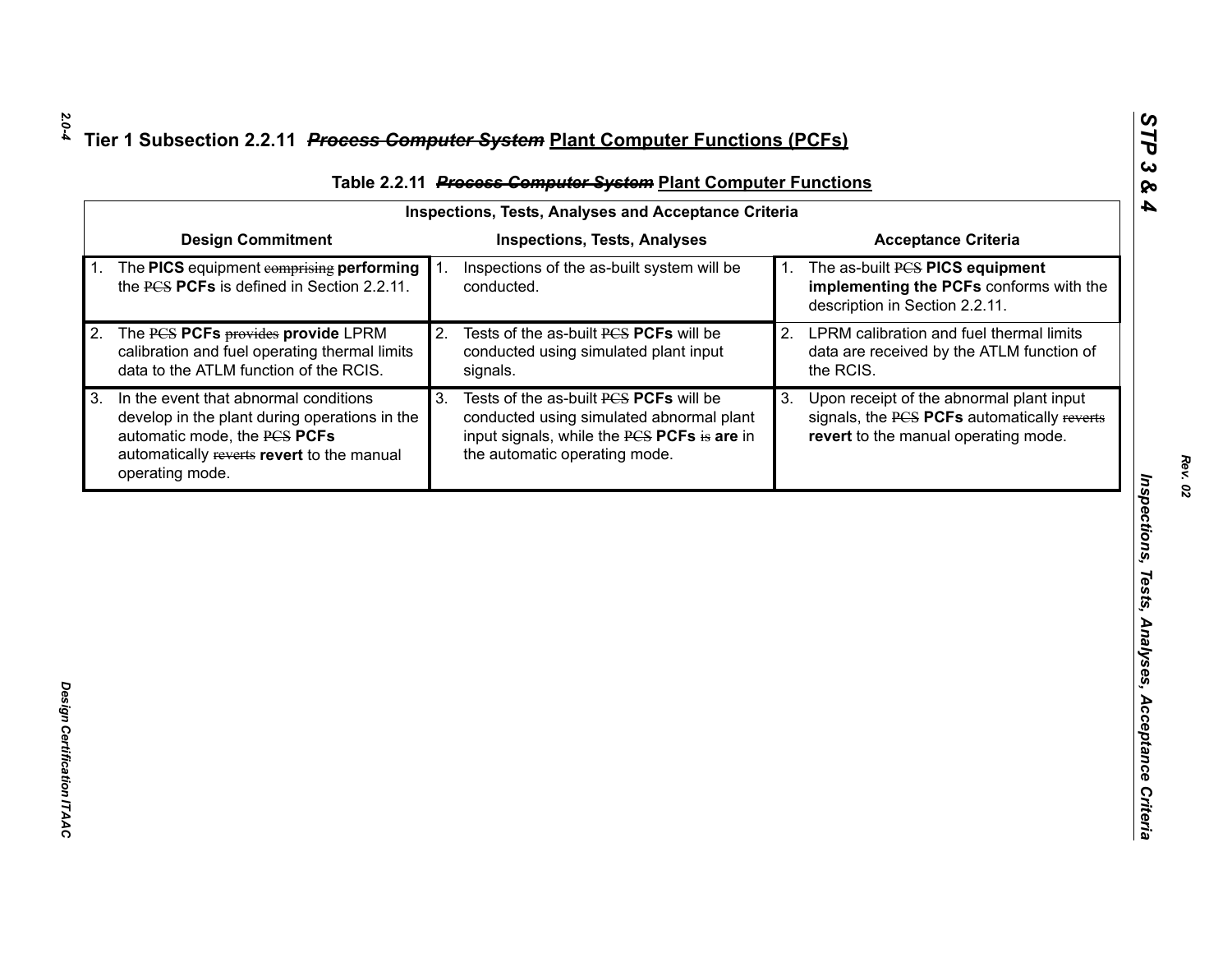|                                                                                                                                                                                                                                                             | <b>Inspections, Tests, Analyses and Acceptance Criteria</b>                                                                                                                                                                                                            |                                                                                                                                                                                                                                                                                                                                 |
|-------------------------------------------------------------------------------------------------------------------------------------------------------------------------------------------------------------------------------------------------------------|------------------------------------------------------------------------------------------------------------------------------------------------------------------------------------------------------------------------------------------------------------------------|---------------------------------------------------------------------------------------------------------------------------------------------------------------------------------------------------------------------------------------------------------------------------------------------------------------------------------|
| <b>Design Commitment</b>                                                                                                                                                                                                                                    | <b>Inspections, Tests, Analyses</b>                                                                                                                                                                                                                                    | <b>Acceptance Criteria</b>                                                                                                                                                                                                                                                                                                      |
| Operation of each CAMS oxygen/hydrogen<br>2.<br>monitoring equipment division can be<br>activated manually by the operator or<br>automatically.                                                                                                             | Tests of each division of the as-built CAMS<br>2.<br>oxygen/hydrogen monitoring equipment<br>will be conducted using manual controls and<br>simulated automatic initiation signals.                                                                                    | Each CAMS division oxygen/hydrogen<br>2.<br>monitoring equipment is activated upon<br>receipt of the test signals.                                                                                                                                                                                                              |
| Each CAMS division of radiation channels<br>3.<br>is powered from its respective divisional<br>Class 1E power source. In the CAMS,<br>independence is provided between Class 1E<br>divisions, and between Class 1E divisions<br>and non-Class 1E equipment. | 3.<br>Tests will be performed on each of the<br>a.<br>CAMS radiation channels by providing<br>a test signal to only one Class 1E<br>division at a time.<br>Inspection of the as-built Class 1E<br>b.<br>radiation channels divisions in the<br>CAMs will be performed. | 3.<br>The test signal exists only in the Class<br>a.<br>1E division under test in the CAMS.<br>In the CAMS, physical separation or<br>b.<br>electrical isolation exists between Class<br>1E divisions. Physical separation or<br>electrical isolation exists between these<br>Class 1E divisions and non-Class 1E<br>equipment. |

*STP 3 & 4*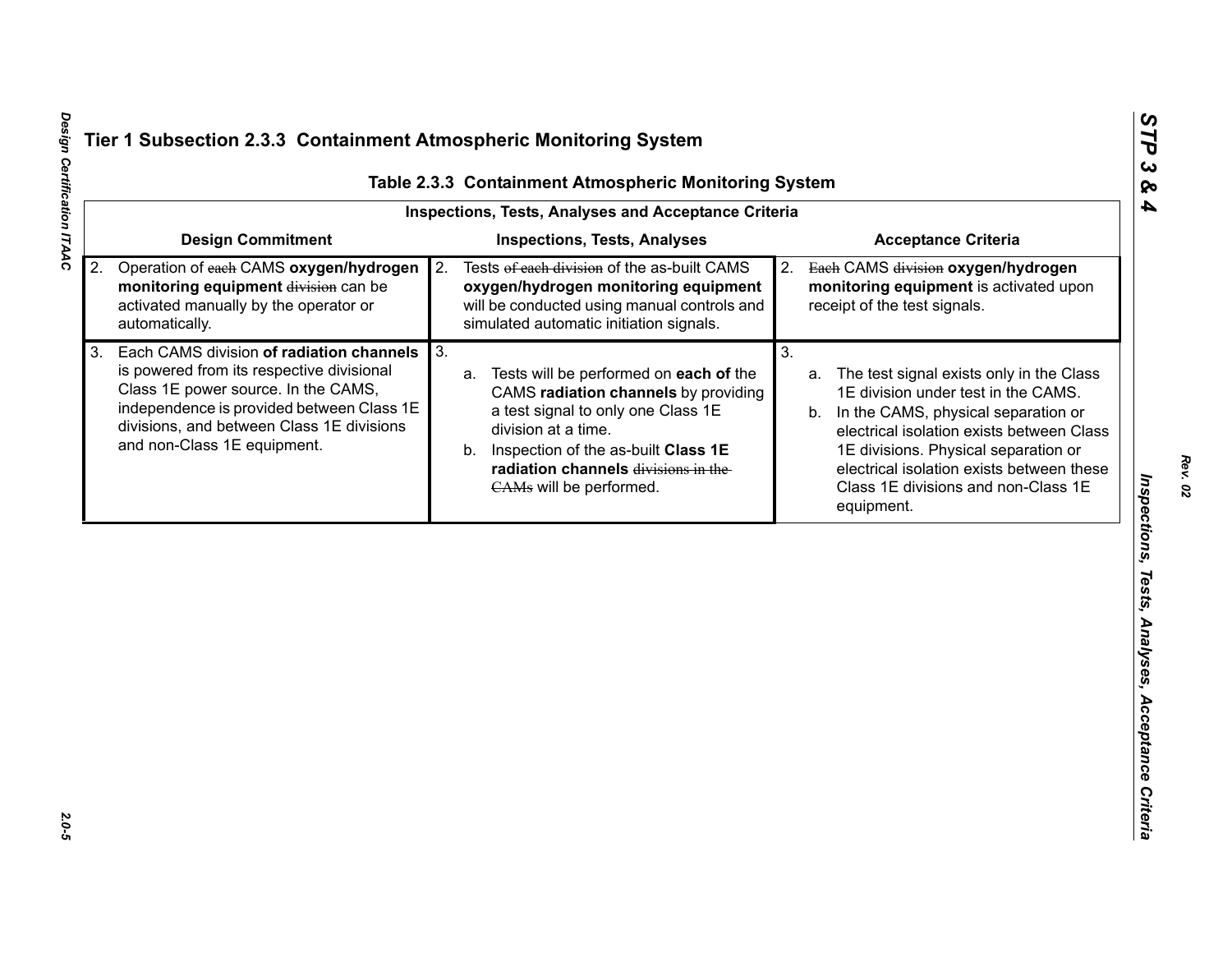| <b>Inspections, Tests, Analyses</b>                                                                                                                                                                                                                                                                                       |                                                                                                                                                                                                                                                             |
|---------------------------------------------------------------------------------------------------------------------------------------------------------------------------------------------------------------------------------------------------------------------------------------------------------------------------|-------------------------------------------------------------------------------------------------------------------------------------------------------------------------------------------------------------------------------------------------------------|
|                                                                                                                                                                                                                                                                                                                           | <b>Acceptance Criteria</b>                                                                                                                                                                                                                                  |
| 7 <sub>1</sub><br>Tests will be performed to determine system<br>7.<br>flow rate through each heat exchanger in the<br>augmented fuel pool cooling mode.<br>Inspections and analyses shall be<br>performed to verify that the augmented fuel<br>pool cooling mode is bounded by<br>suppression pool cooling requirements. | The RHR tube side heat exchanger flow rate<br>is greater than or equal to 350 $\mathrm{m}^3$ /h in the<br>augmented fuel pool cooling mode. Heat<br>exchanger heat removal capacity in this<br>mode is bounded by suppression pool<br>cooling requirements. |
|                                                                                                                                                                                                                                                                                                                           |                                                                                                                                                                                                                                                             |
|                                                                                                                                                                                                                                                                                                                           |                                                                                                                                                                                                                                                             |
|                                                                                                                                                                                                                                                                                                                           |                                                                                                                                                                                                                                                             |
|                                                                                                                                                                                                                                                                                                                           |                                                                                                                                                                                                                                                             |
|                                                                                                                                                                                                                                                                                                                           |                                                                                                                                                                                                                                                             |
|                                                                                                                                                                                                                                                                                                                           |                                                                                                                                                                                                                                                             |
|                                                                                                                                                                                                                                                                                                                           |                                                                                                                                                                                                                                                             |
|                                                                                                                                                                                                                                                                                                                           |                                                                                                                                                                                                                                                             |
|                                                                                                                                                                                                                                                                                                                           | the RHR tube side heat exchanger flow rate<br>for Divisions B or C is no less than 350 m <sup>3</sup> /h                                                                                                                                                    |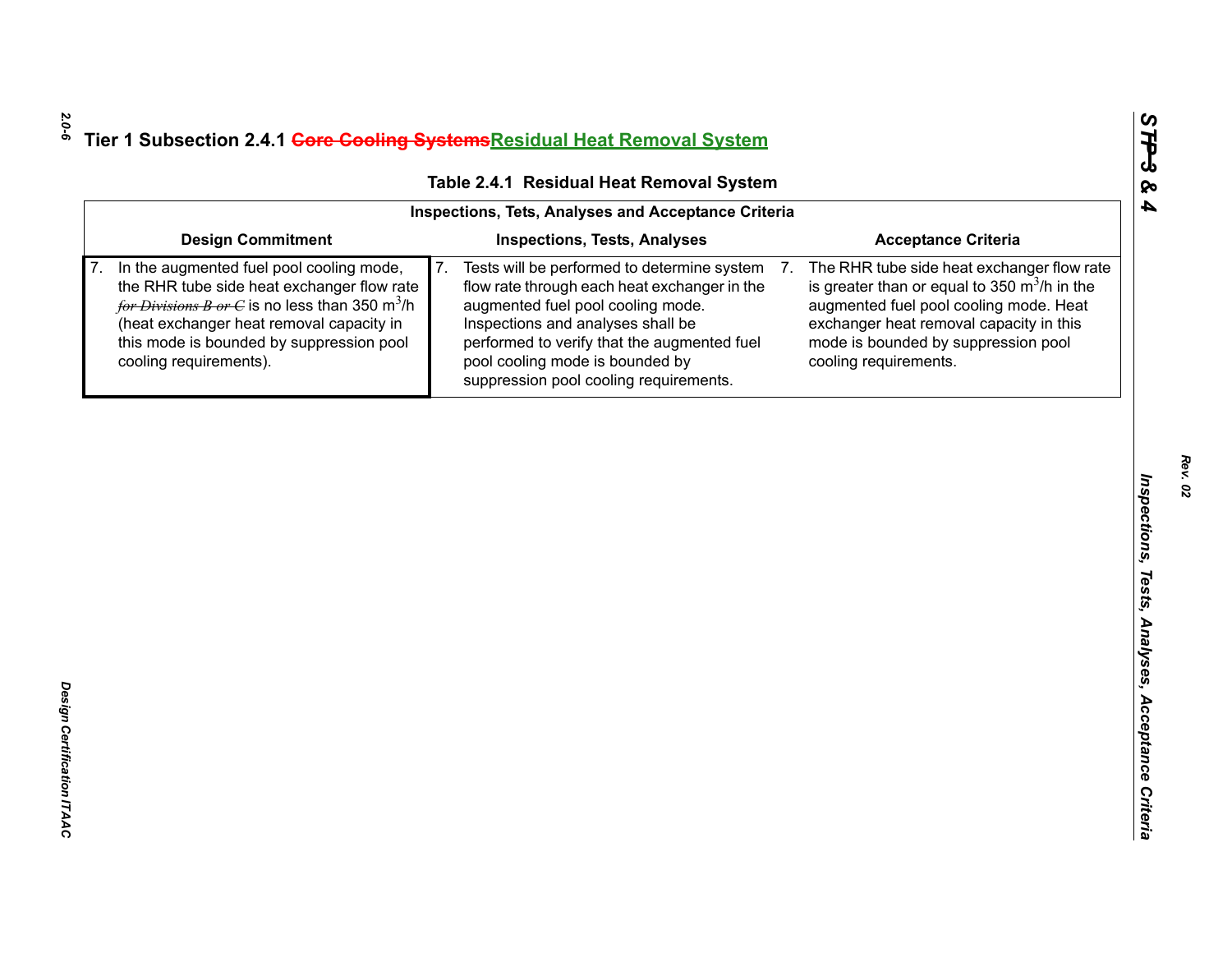## **Tier 1 Subsection 2.4.4 Reactor Core Isolation Cooling System**

STD DEP T1 2.4-3

The Reactor Core Isolation Cooling System (RCIC) alternate design description was provided in ABWR Licensing Topical Report NEDE- 32999P, "Advanced Boiling Water Reactor (ABWR) with Alternate RCIC Turbine-Pump Design," dated December 2006. This information on pages C-4 through C-6 of the Licensing Topical Report isincorporated by reference. The ITAAC for the RCIC System is revised as indicated in the following pages to reflect the change to an integrated turbine and pump design.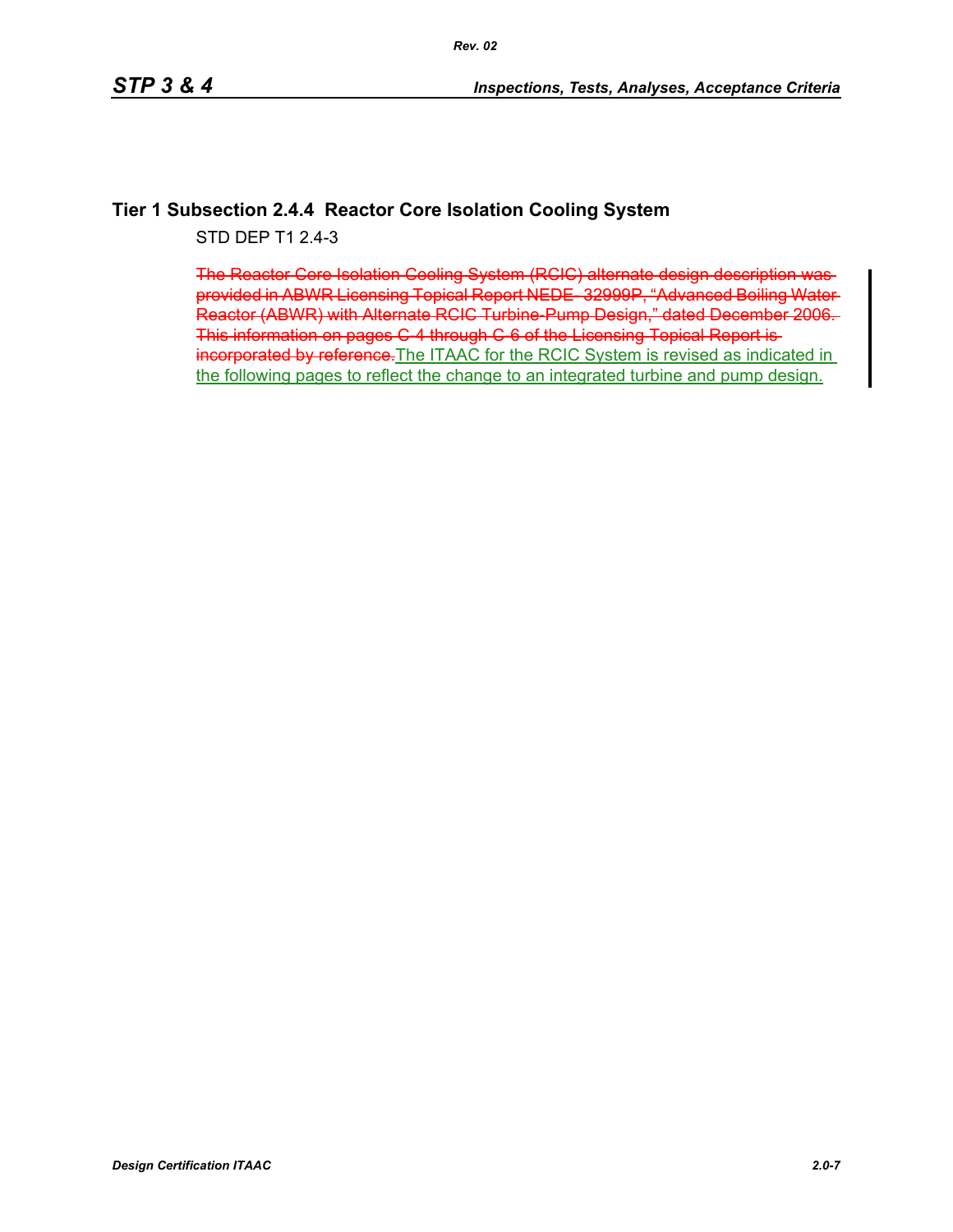|    |                                                                                                                                            |                 | <b>Table 2.4.4 Reactor Core Isolation Cooling System (Continued)</b>                                                                                                                  |         |                                                                                     |
|----|--------------------------------------------------------------------------------------------------------------------------------------------|-----------------|---------------------------------------------------------------------------------------------------------------------------------------------------------------------------------------|---------|-------------------------------------------------------------------------------------|
|    |                                                                                                                                            |                 | <b>Inspections, Tests, Analyses and Acceptance Criteria</b>                                                                                                                           |         |                                                                                     |
|    | <b>Design Commitment</b>                                                                                                                   |                 | <b>Inspections, Tests, Analyses</b>                                                                                                                                                   |         | <b>Acceptance Criteria</b>                                                          |
| C. | Following receipt of an initiation signal, the<br><b>RCIC System automatically initiates and</b><br>operates in the RPV water makeup mode. | $\mathcal{C}$ . | Tests will be conducted on the RCIC<br>System using simulated initiation signal.                                                                                                      |         | c. Upon receipt of a simulated initiation signal,<br>the following occurs:          |
|    |                                                                                                                                            |                 |                                                                                                                                                                                       |         | (1) Steam supply bypass valve receives open<br>signal.                              |
|    |                                                                                                                                            |                 |                                                                                                                                                                                       |         | (2)(1) Test return valves receive close signal.                                     |
|    |                                                                                                                                            |                 |                                                                                                                                                                                       |         | (3)(2) CST suction valve receives open signal.                                      |
|    |                                                                                                                                            |                 |                                                                                                                                                                                       |         | (4)(3) Injection valve receives open signal.<br>after a 10-second delay.            |
|    |                                                                                                                                            |                 |                                                                                                                                                                                       |         | (5)(4) Steam admission valve receives open<br>signal. after a 10-second time delay. |
|    | d. The RCIC System automatically shuts down<br>when a high reactor water level condition<br>exists.                                        |                 | d. Tests will be conducted using simulated<br>high reactor water level signals to cause<br>trip conditions in two, three, and four<br>instrument channels of water level<br>variable. |         | d. RCIC System receives shutdown signal.                                            |
|    | e. Following receipt of shutdown signal, the RCIC e. Tests will be conducted on RCIC System                                                |                 |                                                                                                                                                                                       | $e_{i}$ | Upon receipt of simulated shutdown signals,                                         |
|    | System automatically terminates the RPV<br>water makeup mode.                                                                              |                 | using simulated shutdown signal.                                                                                                                                                      |         | the following occurs:<br>(1)Steam supply bypass valve receives close<br>signal.     |
|    |                                                                                                                                            |                 |                                                                                                                                                                                       |         | (2)(1) RCIC initiation logic resets.                                                |
|    |                                                                                                                                            |                 |                                                                                                                                                                                       |         | (3)(2) Injection valve receives close signal.                                       |
|    |                                                                                                                                            |                 |                                                                                                                                                                                       |         | (4)(3) Steam admission valve receives close<br>signal.                              |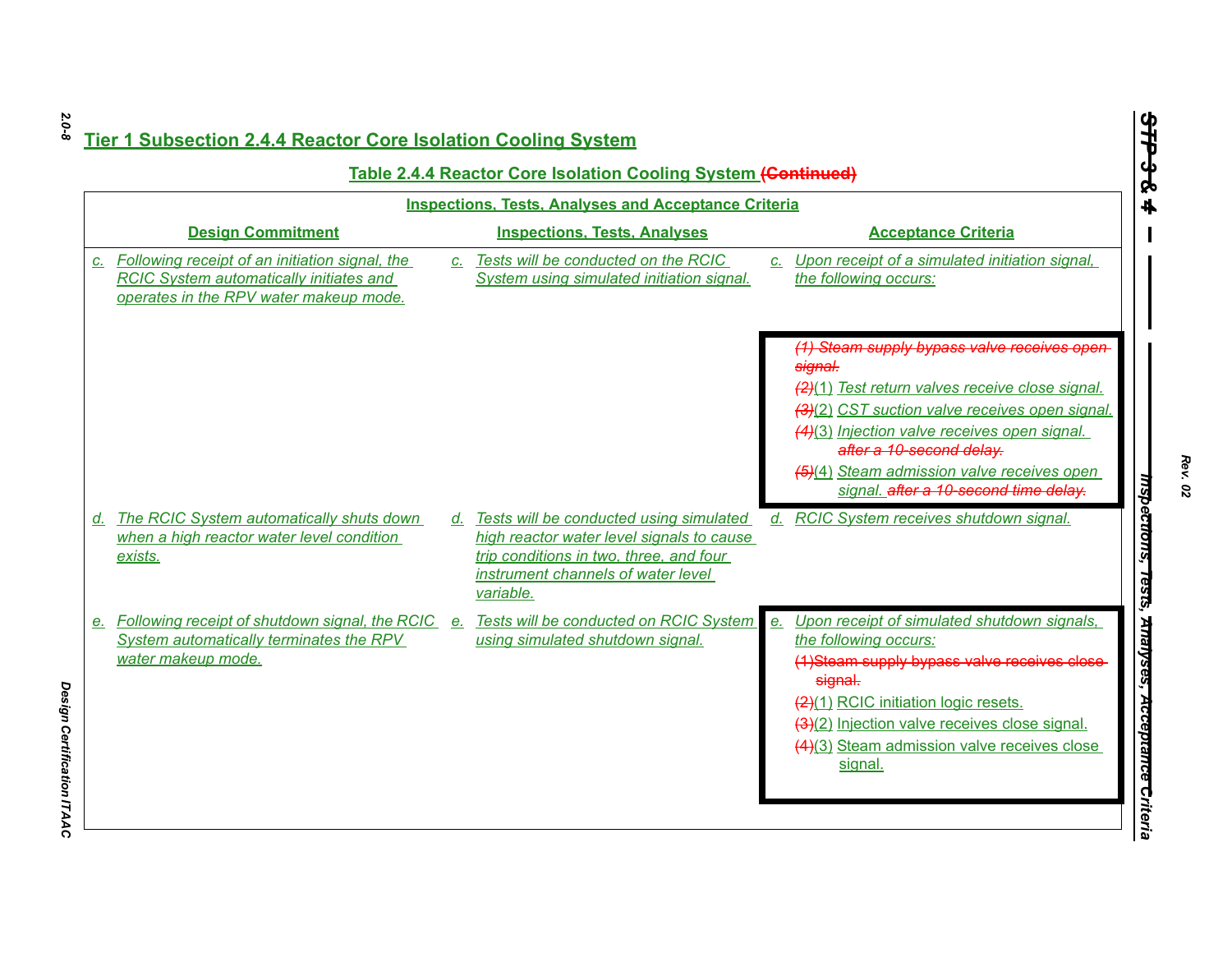|    |                                                                                                                                                                                               |    | <u>Table 2.4.4 Reactor Core Isolation Cooling System (Continued)</u>                                                                                                                              |    |                                                                                                                                         |
|----|-----------------------------------------------------------------------------------------------------------------------------------------------------------------------------------------------|----|---------------------------------------------------------------------------------------------------------------------------------------------------------------------------------------------------|----|-----------------------------------------------------------------------------------------------------------------------------------------|
|    |                                                                                                                                                                                               |    | <b>Inspections, Tests, Analyses and Acceptance Criteria</b>                                                                                                                                       |    |                                                                                                                                         |
|    | <b>Design Commitment</b>                                                                                                                                                                      |    | <b>Inspections, Tests, Analyses</b>                                                                                                                                                               |    | <b>Acceptance Criteria</b>                                                                                                              |
| f. | Following RCIC shutdown on high reactor<br>water level signal, the RCIC System<br>automatically restarts to provide RPV water                                                                 | f. | Tests will be conducted using simulated<br>low reactor water level signals.                                                                                                                       |    | Upon receipt of simulated low reactor water<br>level signals, the following occurs:                                                     |
|    | makeup if low water level signal recurs.                                                                                                                                                      |    |                                                                                                                                                                                                   |    | (1) Steam supply bypass valve receives open<br>signal.                                                                                  |
|    |                                                                                                                                                                                               |    |                                                                                                                                                                                                   |    | (2)(1) Test return valves receive close signal.                                                                                         |
|    |                                                                                                                                                                                               |    |                                                                                                                                                                                                   |    | (3)(2) CST suction valve receives open signal.                                                                                          |
|    |                                                                                                                                                                                               |    |                                                                                                                                                                                                   |    | (4)(3) Injection valve receives open signal.<br>after a 10 second delay.                                                                |
|    |                                                                                                                                                                                               |    |                                                                                                                                                                                                   |    | (5)(4) Steam admission valve receives open<br>signal after a 10 second time delay.                                                      |
|    | g. The RCIC System automatically initiates<br>suction transfer from the CST to the<br>suppression pool when either a low CST water<br>level or a high suppression pool water level<br>exists. |    | g. Tests will be conducted using simulated<br>input signals for each process variable to<br>cause trip conditions in two, three, and<br>four instrument channels of the same<br>process variable. | a. | The RCIC System receives suction transfer<br>initiation signal.                                                                         |
|    | h. Following receipt of suction transfer initiation<br>signal, the RCIC System automatically<br>switches pump suction. This transfer can be<br>manually overridden from the MCR.              |    | h. Tests will be conducted using simulated<br>suction transfer initiation signals.                                                                                                                |    | h. Upon receipt of simulated suction transfer<br>initiation signals, the following occurs:<br>(1) Suppression pool suction valve opens. |
|    |                                                                                                                                                                                               |    |                                                                                                                                                                                                   |    | (2) CST suction valve closes. The suction<br>transfer can be manually overridden from the<br>MCR.                                       |

*Rev. 02*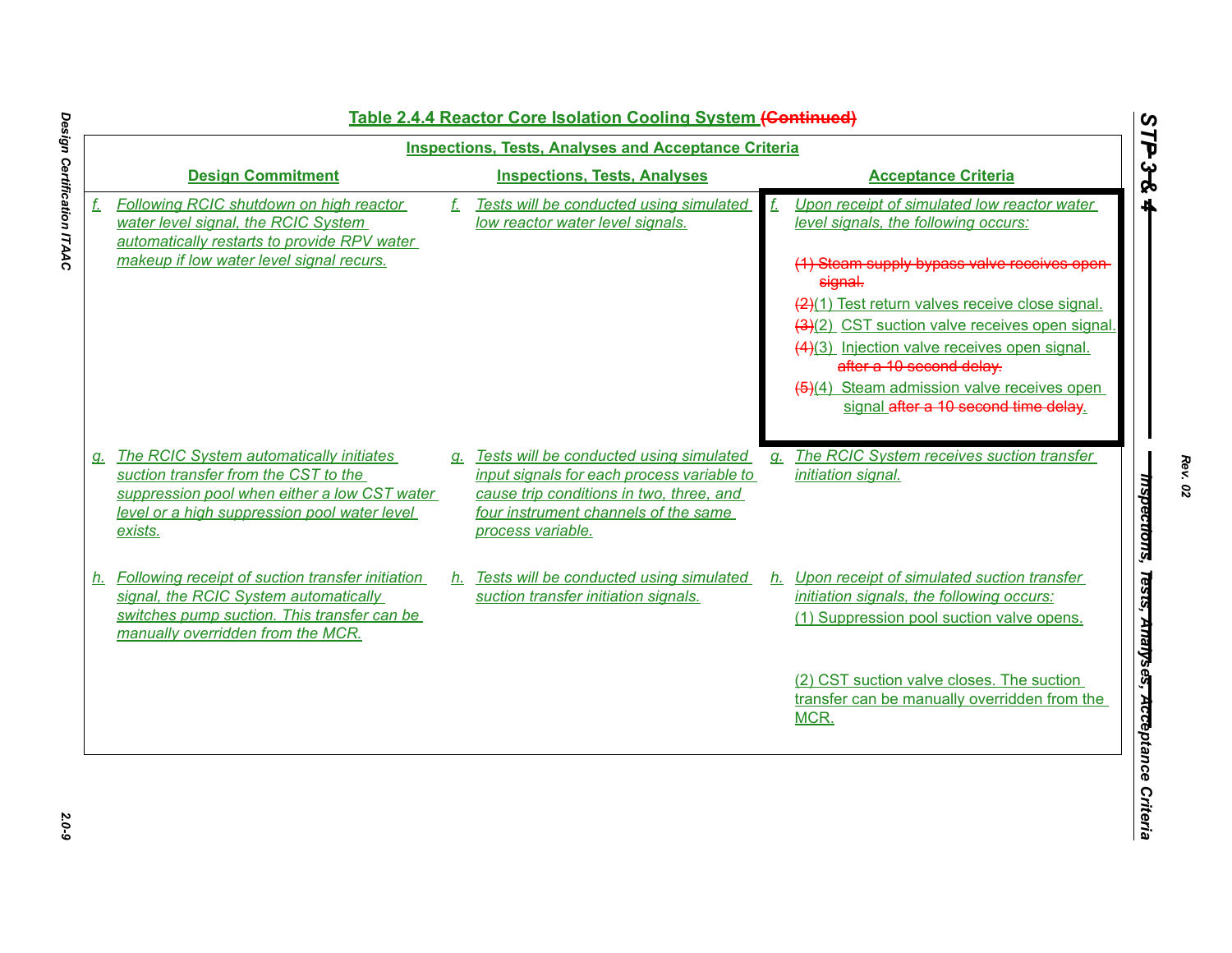|                                                                                                                                                                                                  | Table 2.4.4 Reactor Core Isolation Cooling System (Continued)                                                                                              |    |                                                                                                                                                                              |       |
|--------------------------------------------------------------------------------------------------------------------------------------------------------------------------------------------------|------------------------------------------------------------------------------------------------------------------------------------------------------------|----|------------------------------------------------------------------------------------------------------------------------------------------------------------------------------|-------|
| In the RPV water makeup mode, the RCIC<br>pump delivers a flow rate of at least 182 $m^2/h$<br>against a maximum differential pressure<br>(between the RPV and the pump suction) of<br>8.12 MPa. | Tests will be conducted in a test facility<br>on the RCIC System pump and turbine.                                                                         | Ť. | (1) The RCIC pump delivers a flow rate of at<br>least 182 m <sup>3</sup> /h against a maximum<br>differential pressure (between the RPV and<br>the pump suction of 8.12 MPa. | TP3&4 |
| The RCIC System pump has sufficient NPSH.                                                                                                                                                        | Inspections, tests, and analyses will be                                                                                                                   |    | (2) The RCIC turbine delivers the speed and<br>torque required by the pump at the above<br>conditions.<br>The available NPSH exceeds the NPSH                                |       |
|                                                                                                                                                                                                  | performed based upon the as-built<br>system. NPSH tests of the pump will be<br>performed at a test facility. The analyses<br>will consider the effects of: |    | required by the pump.                                                                                                                                                        |       |
|                                                                                                                                                                                                  | (1) Pressure losses for pump inlet piping<br>and components.<br>(2) Suction from supprssion pool with                                                      |    |                                                                                                                                                                              |       |
|                                                                                                                                                                                                  | water level at the minimum value.<br>(3)50% blockage of pump suction                                                                                       |    |                                                                                                                                                                              |       |
|                                                                                                                                                                                                  | strainers.<br>(4) Design basis fluid temperature (77°C).                                                                                                   |    |                                                                                                                                                                              |       |
|                                                                                                                                                                                                  | (5) Containment at atmosheric pressure.                                                                                                                    |    |                                                                                                                                                                              |       |
|                                                                                                                                                                                                  |                                                                                                                                                            |    |                                                                                                                                                                              |       |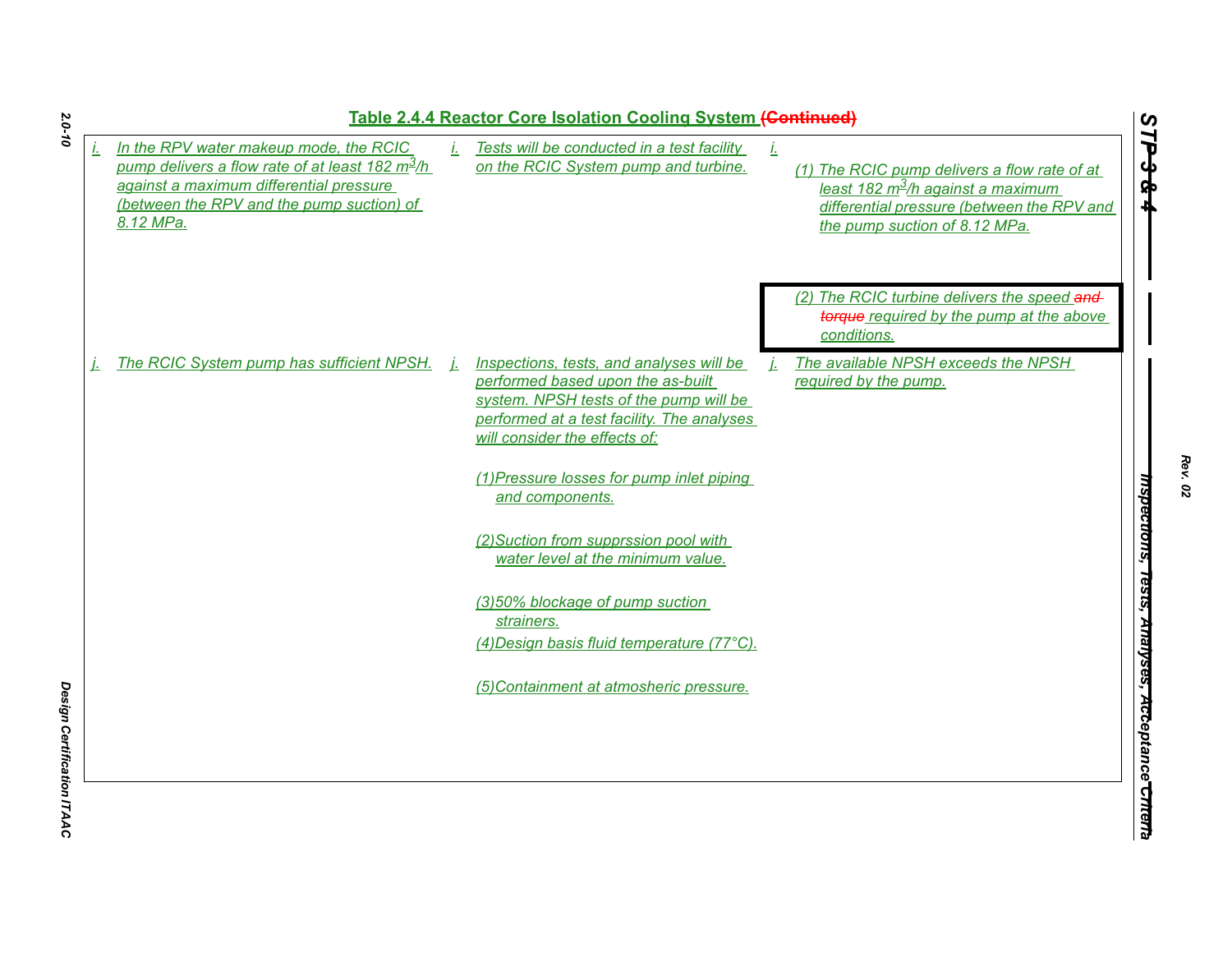| <b>Design Commitment</b><br><b>Inspections, Tests, Analyses</b><br><b>Acceptance Criteria</b><br>The as-built EMS and NEMS conform<br>Inspection of the as-built EMS and NEMS<br>The equipment comprising the Multiplexing<br><b>System providing the ECFs and NECFs is</b><br>equipment implementing the ECFs and<br>equipment implementing the ECFs and<br>defined in Section 2.7.5.<br>the NECFs will be conducted.<br>NECFs conforms with the description in<br>Section 2.7.5.<br><b>EMS The ECFs <math>_{t,\text{sc}}</math> use <math>_{a}</math> deterministic</b><br>Tests of the <b>EMS ECFs</b> communications<br><b>EMS The ECFs <math>_{t \text{t} s \text{t} s \text{c}}</math> use</b> a deterministic<br>2.<br>2.<br><b>protocol</b> protocols will be conducted in a<br>communications protocols ommunications<br>communications <b>protocol</b> protocols.<br>test facility.<br>Tests on the <b>EMS ECFs</b> data communications<br>Data communications from <b>EMS</b> equipment<br>3.<br><b>EMS</b> communications Equipment |  |
|-------------------------------------------------------------------------------------------------------------------------------------------------------------------------------------------------------------------------------------------------------------------------------------------------------------------------------------------------------------------------------------------------------------------------------------------------------------------------------------------------------------------------------------------------------------------------------------------------------------------------------------------------------------------------------------------------------------------------------------------------------------------------------------------------------------------------------------------------------------------------------------------------------------------------------------------------------------------------------------------------------------------------------------------------|--|
| 1.<br>2.<br>3.                                                                                                                                                                                                                                                                                                                                                                                                                                                                                                                                                                                                                                                                                                                                                                                                                                                                                                                                                                                                                                  |  |
|                                                                                                                                                                                                                                                                                                                                                                                                                                                                                                                                                                                                                                                                                                                                                                                                                                                                                                                                                                                                                                                 |  |
|                                                                                                                                                                                                                                                                                                                                                                                                                                                                                                                                                                                                                                                                                                                                                                                                                                                                                                                                                                                                                                                 |  |
| implementing the ECFs to non-safety-<br>implementing the ECFs only permits data<br>will be conducted in a test facility.<br>related systems or devices uses use an<br>transfer from the EMS safety-related to the<br>isolating transmission medium and buffering<br>non-safety-related systems or devices.<br>devices. Data cannot be transmitted from<br>Control or timing signals are not exchanged<br>between EMS safety-related and non-<br>the non-safety-related side to EMS<br>safety-related systems or devices.<br>equipment implementing the ECFs.                                                                                                                                                                                                                                                                                                                                                                                                                                                                                    |  |

Design Certification ITAAC *Design Certification ITAAC 2.0-11*

*Rev. 02*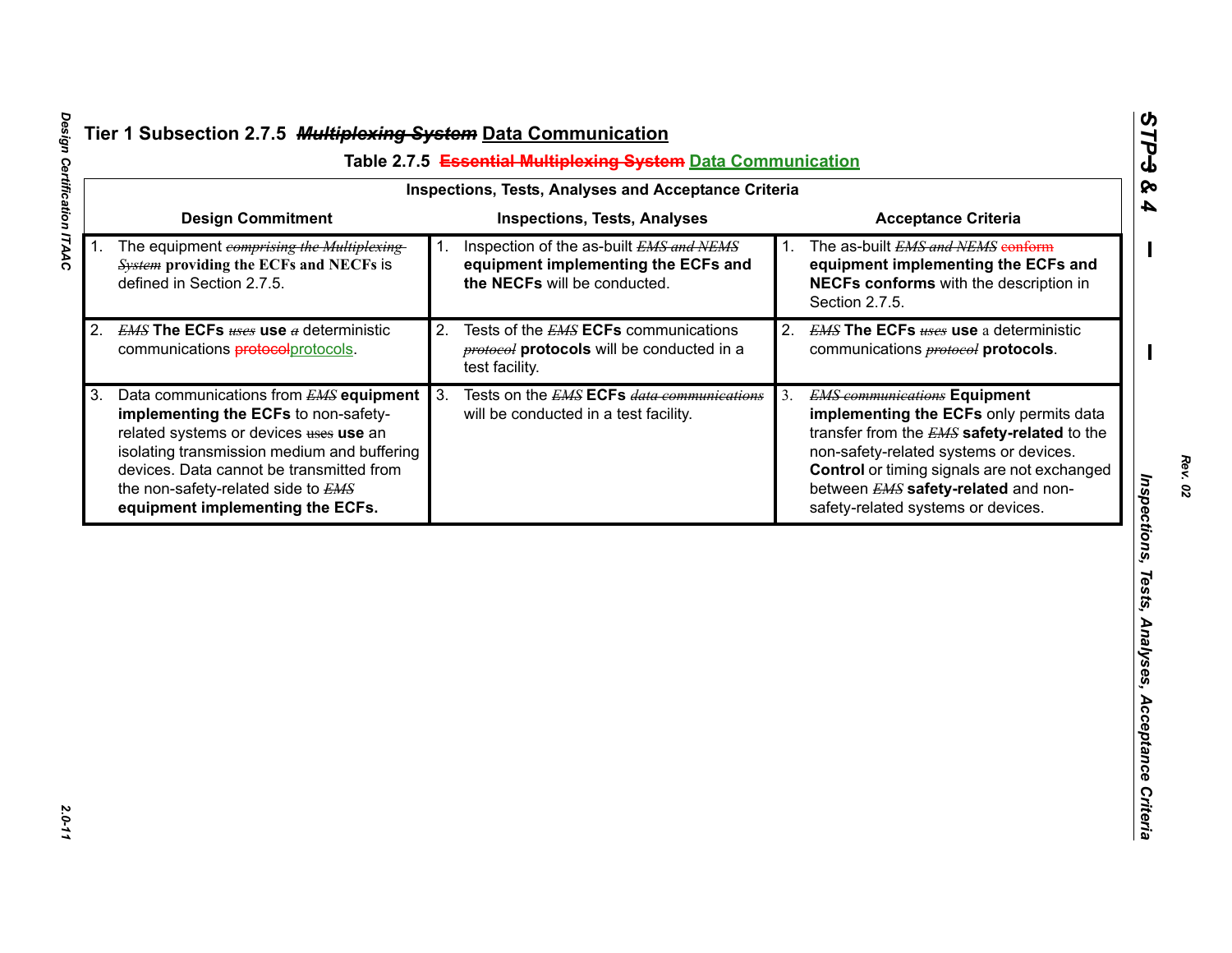|                  |                                                                                                                                                                                                                                                                                                                                                                                                                                                                                                                                                                                                                                                                                                                                                                                                                                                                                                      |                           | Inspections, Tests, Analyses and Acceptance Criteria                                                                                                                                                                                                                                                                                                                                                                                                                                                                                                                                                                                                     |    |                                                                                                                                                        |
|------------------|------------------------------------------------------------------------------------------------------------------------------------------------------------------------------------------------------------------------------------------------------------------------------------------------------------------------------------------------------------------------------------------------------------------------------------------------------------------------------------------------------------------------------------------------------------------------------------------------------------------------------------------------------------------------------------------------------------------------------------------------------------------------------------------------------------------------------------------------------------------------------------------------------|---------------------------|----------------------------------------------------------------------------------------------------------------------------------------------------------------------------------------------------------------------------------------------------------------------------------------------------------------------------------------------------------------------------------------------------------------------------------------------------------------------------------------------------------------------------------------------------------------------------------------------------------------------------------------------------------|----|--------------------------------------------------------------------------------------------------------------------------------------------------------|
|                  | <b>Design Commitment</b>                                                                                                                                                                                                                                                                                                                                                                                                                                                                                                                                                                                                                                                                                                                                                                                                                                                                             |                           | <b>Inspections, Tests, Analyses</b>                                                                                                                                                                                                                                                                                                                                                                                                                                                                                                                                                                                                                      |    | <b>Acceptance Criteria</b>                                                                                                                             |
|                  | <b>The EMS Equipment implementing the-</b><br><b>ECFs features automatic self-test and</b><br>automatically reconfigures after detecting<br>accommodates single failure of one channel<br>(either a cable break or device failure) within<br>a division. The system returns to ECFs-<br>continue normal <i>operation</i> function after-<br>reconfiguration the error is detected with no<br>interruption of data communication. The<br>ECFs for remote units within a division are<br>implemented with redundant transmission<br>paths and communication modules. The<br>ECFs utilize self-diagnostics to detect a<br>transmission path or communication module<br>failure. The ECFs for remote units within a<br>division accommodate a single failutre<br>(either a cable break or communication<br>module failure), and will continue to function<br>with no interruption in data communication. | 4.<br>a.<br>$\frac{1}{2}$ | Tests will be conducted on each as-built-<br><b>EMS division of equipment implementing</b><br>the ECFs by individually simulating the<br>following, while simultaneously transmitting<br>and monitoring test data streams:<br>Single cable break.<br>Loss of one RMU local area cabinet<br>implementing the ECFs.<br>Loss of one CMU control area cabinet<br>implementing the ECFs.<br>Tests will be conducted on all as built ECFs<br>for remote units within a division simulating<br>the following while transmitting and<br>monitoring test data streams.<br>a.Single cable break<br>b. Loss of a communication module, such<br>as fiber optic modem | 4. | There is no loss of <b>EMS</b> essential data<br>communication as a result of the fault. Fault<br>occurrence is displayed in the main control<br>room. |
| $\overline{5}$ . | Loss of data communications in a division of<br><b>EMS</b> equipment implementing the ECFs<br>does not cause transient or erroneous data<br>to occur at system outputs.                                                                                                                                                                                                                                                                                                                                                                                                                                                                                                                                                                                                                                                                                                                              | 5.                        | Tests will be performed in one division of<br><b>EMS</b> equipment implementing the ECFs<br>at a time. While simulated input signals are<br>being transmitted cable segments in<br>redundant paths will be disconnected and<br><b>EMS the ECFs</b> outputs monitored.                                                                                                                                                                                                                                                                                                                                                                                    | 5. | Data communication is lost without<br>generation of transient or erroneous signals.                                                                    |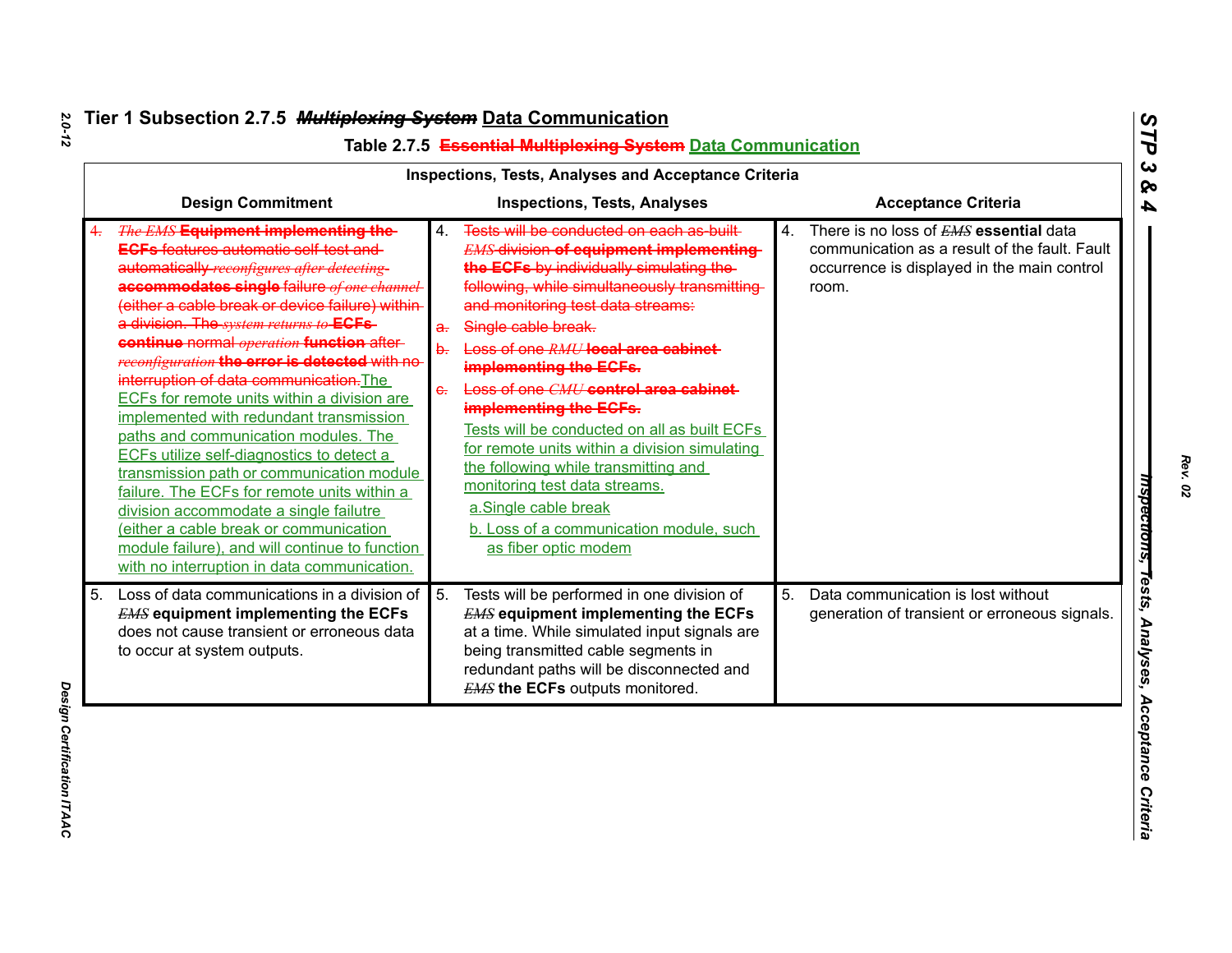|                                                                                                                                                                                                                                                                                                                                       | Table 2.7.5 Essential Multiplexing System Data Communication<br>Inspections, Tests, Analyses and Acceptance Criteria                                                                                                                                 |                                                                                                                                                                                                                                                                                                                                                                                                             |
|---------------------------------------------------------------------------------------------------------------------------------------------------------------------------------------------------------------------------------------------------------------------------------------------------------------------------------------|------------------------------------------------------------------------------------------------------------------------------------------------------------------------------------------------------------------------------------------------------|-------------------------------------------------------------------------------------------------------------------------------------------------------------------------------------------------------------------------------------------------------------------------------------------------------------------------------------------------------------------------------------------------------------|
| <b>Design Commitment</b>                                                                                                                                                                                                                                                                                                              | <b>Inspections, Tests, Analyses</b>                                                                                                                                                                                                                  | <b>Acceptance Criteria</b>                                                                                                                                                                                                                                                                                                                                                                                  |
| Each of four EMS divisions of equipment<br>6.<br>6.<br>implementing the ECFs is powered from its<br>respective division's uniterruptible Class<br>1E DC division vital AC power. In the EMS<br>For the ECFs, independence is provided<br>between Class 1E divisions, and between<br>Class 1E divisions and non-Class 1E<br>equipment. | Tests will be performed on EMS<br>a.<br>equipment implementing the ECFs by<br>providing a test signal in only one Class<br>1E division at a time.<br>Inspection of the as-installed Class 1E<br>b.<br>divisions <i>in the EMS</i> will be performed. | 6.<br>The test signal exists only in the Class<br>a.<br>1E division under test in the EMS<br>equipment implementing the ECFs.<br>b. <i>In the EMS</i> For equipment<br>implementing the ECFs, physical<br>separation or electrical isolation exists<br>between Class 1E divisions. Physical<br>separation or electrical isolation exists<br>between these Class 1E divisions and<br>non-Class 1E equipment. |
| Main control room alarms and displays<br>provided for the <b>EMS ECFs</b> are as defined in<br>Section 2.7.5.                                                                                                                                                                                                                         | Inspections will be performed on the main<br>control room alarms and displays for the<br><b>EMS ECFs.</b>                                                                                                                                            | Alarms and displays exist or can be<br>retrieved in the main control room as defined<br>in Section 2.7.5.                                                                                                                                                                                                                                                                                                   |
|                                                                                                                                                                                                                                                                                                                                       |                                                                                                                                                                                                                                                      |                                                                                                                                                                                                                                                                                                                                                                                                             |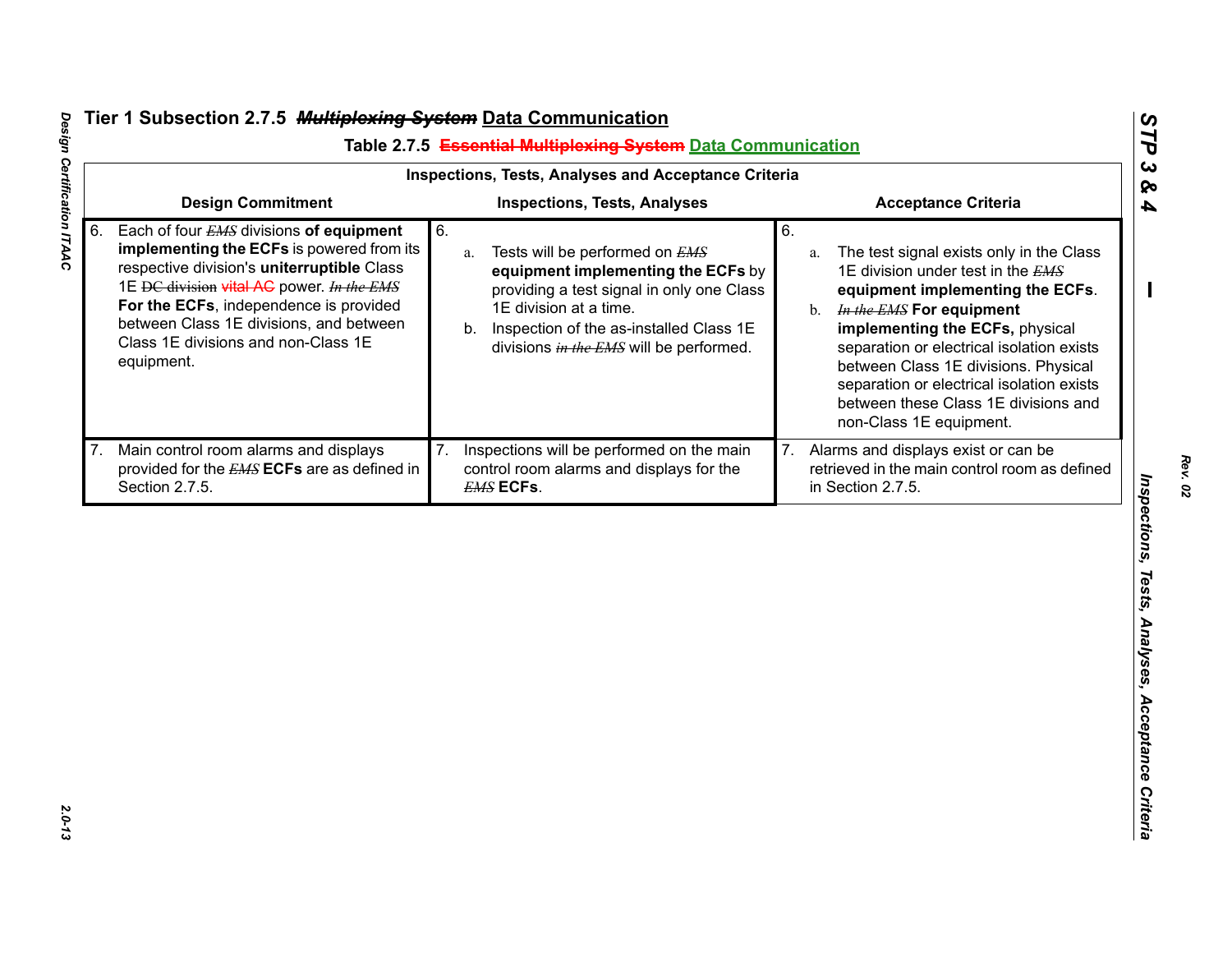*Design Certification ITAAC* 

Design Certification ITAAC

|     |                                                                                                                                                                                                           |                                                                                 | <b>Inspections, Tests, Analyses and Acceptance Criteria</b>                                                      |     |                                                                                                                                                                                                                                                                                         |
|-----|-----------------------------------------------------------------------------------------------------------------------------------------------------------------------------------------------------------|---------------------------------------------------------------------------------|------------------------------------------------------------------------------------------------------------------|-----|-----------------------------------------------------------------------------------------------------------------------------------------------------------------------------------------------------------------------------------------------------------------------------------------|
|     | <b>Design Commitment</b>                                                                                                                                                                                  |                                                                                 | <b>Inspections, Tests, Analyses</b>                                                                              |     | <b>Acceptance Criteria</b>                                                                                                                                                                                                                                                              |
| 11. | EPD System interrupting devices (circuit<br>breakers and fuses) are coordinated to the<br>maximum extent possible, so that the<br>circuit interrupter closest to the fault opens<br>before other devices. | 11.<br>determine circuit interrupting device<br>coordination will be performed. | Analyses for the as-built EPD System to                                                                          |     | 11. Analyses for the as-built EPD System exist<br>and conclude that, to the maximum extent<br>possible, the analyzed circuit interrupter<br>closest to the fault will open before other<br>devices.                                                                                     |
|     | 22. The EPD System supplies an operating                                                                                                                                                                  | 22.                                                                             |                                                                                                                  | 22. |                                                                                                                                                                                                                                                                                         |
|     | voltage at the terminals of the Class 1E<br>utilization equipment that is within the<br>utilization equipment's voltage tolerance<br>limits.                                                              | а.<br>performed.                                                                | Analyses for the as-built EPD System<br>to determine voltage drops will be                                       | a.  | Analyses for the as-built EPD System<br>exist and conclude that the analyzed<br>operating voltage supplied at the<br>terminals of the Class 1E utilization<br>equipment is within the utilization<br>equipment's voltage tolerance limits, as<br>determined by their nameplate ratings. |
|     |                                                                                                                                                                                                           | b <sub>1</sub><br>analyzed minimum voltage.                                     | Tests of the as-built Class 1E EPD<br>System will be conducted by operating<br>connected Class 1E loads at their | b.  | Connected Class 1E loads operate at<br>their analyzed minimum voltage, as-<br>determined by the voltage drop-<br>analyses.                                                                                                                                                              |
|     |                                                                                                                                                                                                           | b.<br>electrical equipment.                                                     | Type tests at manufacturer's shop<br>will be performed for the operating<br>voltage range of the Class 1E        | c.  | Manufacturer's type test reports<br>exist and conclude that the<br>operating range is within the tested<br>voltage range for the Class 1E<br>electrical equipment.                                                                                                                      |
|     |                                                                                                                                                                                                           | C.<br>EPD System.                                                               | System preoperational tests will be<br>conducted of the as-built Class 1E                                        | c.  | The test voltages from<br>preoperational test reports are<br>compared against system voltage<br>analysis of the as-built Class 1E EPD<br>system. The results of comparison<br>conclude that the available voltage<br>is within the operating range for the<br>as-installed equipment.   |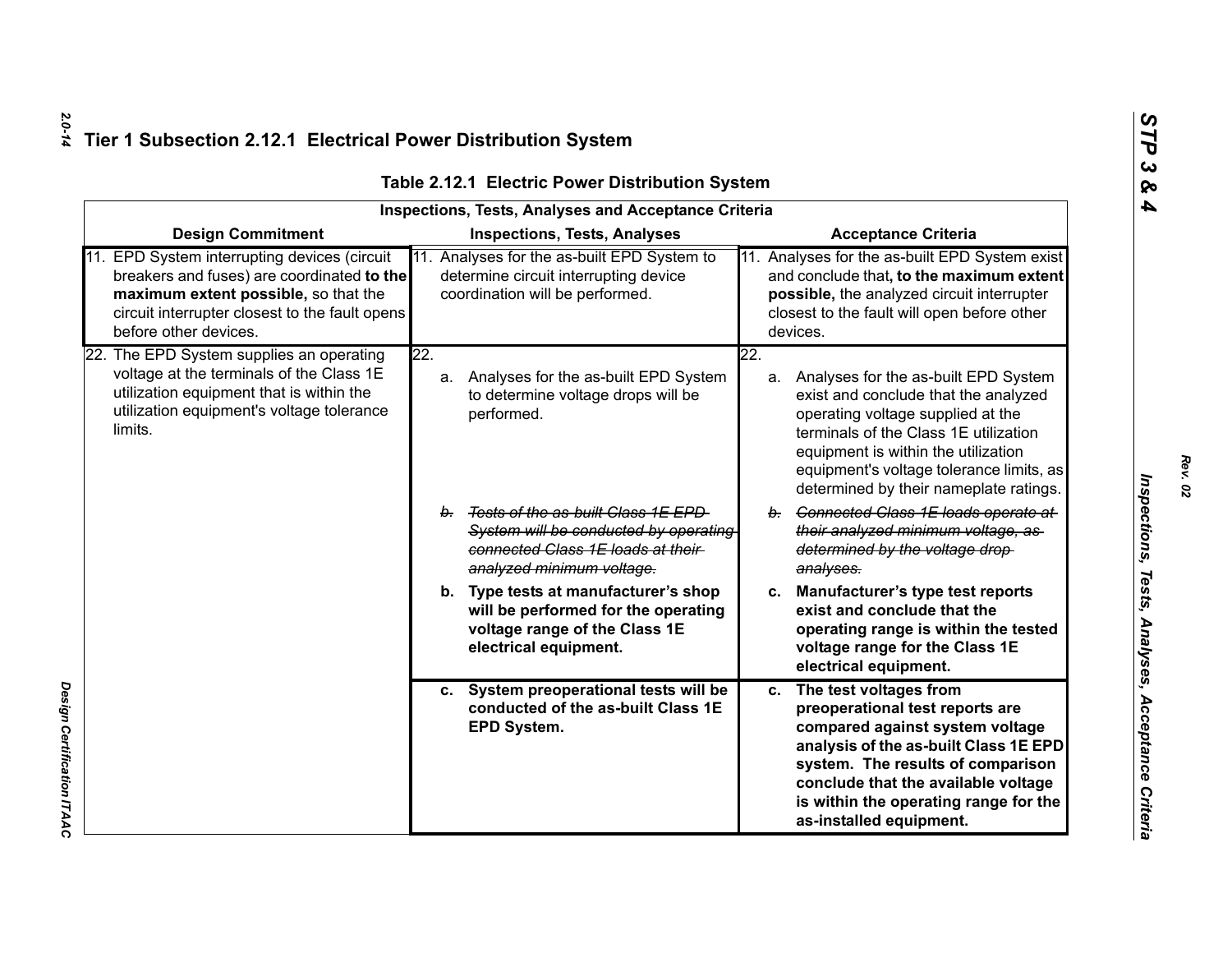| <b>Design Commitment</b><br><b>Inspections, Tests, Analyses</b><br><b>Acceptance Criteria</b><br>Class 1E DC electrical distribution<br>8.<br>Analyses for the as-built Class 1E DC<br>Analyses for the as-built Class 1E DC<br>8.<br>system circuit interrupting devices (circuit<br>electrical distribution system to<br>electrical distribution system circuit<br>determine circuit interrupting device<br>interrupting devices exist and conclude<br>breakers and fuses) are coordinated to |
|-------------------------------------------------------------------------------------------------------------------------------------------------------------------------------------------------------------------------------------------------------------------------------------------------------------------------------------------------------------------------------------------------------------------------------------------------------------------------------------------------|
|                                                                                                                                                                                                                                                                                                                                                                                                                                                                                                 |
| the maximum extent possible, so that<br>coordination will be performed.<br>that, to the maximum extent possible,<br>the analyzed circuit interrupter closest to<br>the circuit interrupter closest to the fault<br>opens before other devices.<br>the fault will open before other devices.                                                                                                                                                                                                     |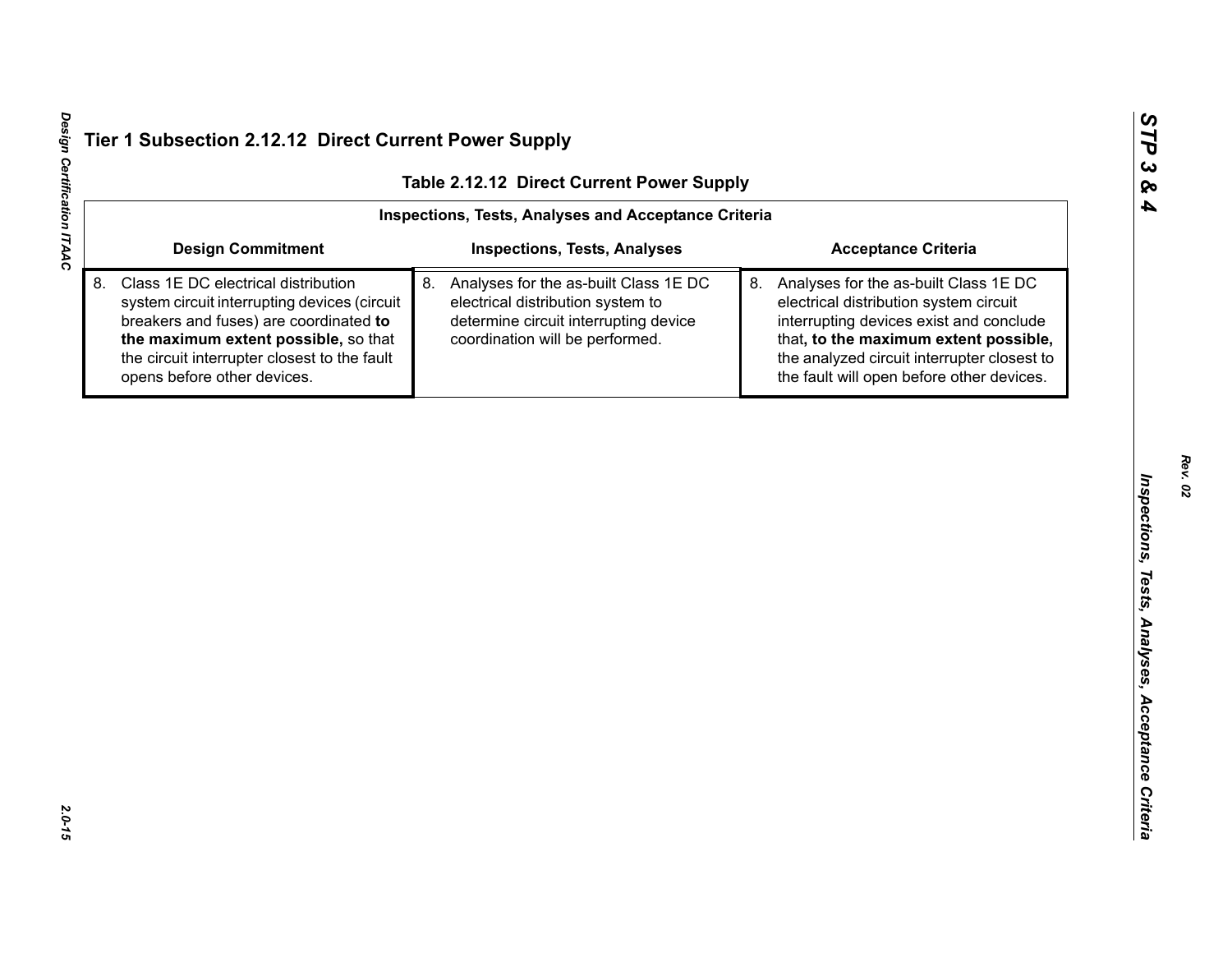*Design Certification ITAAC* 

|                                                                                                                                                                                                                      | <b>Inspections, Tests, Analyses and Acceptance Criteria</b>                                                                                                                                                                                                |                                                                                                                                                                                                                                                                                                                                         |
|----------------------------------------------------------------------------------------------------------------------------------------------------------------------------------------------------------------------|------------------------------------------------------------------------------------------------------------------------------------------------------------------------------------------------------------------------------------------------------------|-----------------------------------------------------------------------------------------------------------------------------------------------------------------------------------------------------------------------------------------------------------------------------------------------------------------------------------------|
| <b>Design Commitment</b>                                                                                                                                                                                             | <b>Inspections, Tests, Analyses</b>                                                                                                                                                                                                                        | <b>Acceptance Criteria</b>                                                                                                                                                                                                                                                                                                              |
| The Class 1E DC electrical distribution<br>system supplies an operating voltage at<br>the terminals of the Class 1E utilization<br>equipment that is within the utilization<br>equipment's voltage tolerance limits. | 11.<br>a. Analyses for the as-built Class 1E DC<br>electrical distribution system to<br>determine system voltage drops will<br>be performed.                                                                                                               | 11.<br>a. Analyses for the as-built Class 1E DC<br>electrical distribution system exist and<br>conclude that the analyzed operating<br>voltage supplied at the terminals of<br>the Class 1E utilization equipment is<br>within the utilization equipment's<br>voltage tolerance limits, as<br>determined by their nameplate<br>ratings. |
|                                                                                                                                                                                                                      | b. Tests of the as-built Class 1E DC<br>system will be conducted by operating<br>connected Class 1E loads at less than<br>or equal to the minimum allowable<br>battery voltage and at greater than or<br>equal to the maximum battery<br>charging voltage. | b. Connected as-built Class 1E loads<br>operate at less than or equal to the<br>minimum allowable battery voltage<br>and at greater than or equal to the<br>maximum battery charging voltage.                                                                                                                                           |
|                                                                                                                                                                                                                      | b. Type tests at manufacturer's shop<br>will be performed for the operating<br>voltage range of the Class 1E DC<br>electrical equipment.                                                                                                                   | Manufacturer's type test reports<br>b.<br>exist and conclude that the<br>operating range is within the tested<br>voltage range for the Class 1E DC<br>electrical equipment.                                                                                                                                                             |
|                                                                                                                                                                                                                      | c. System preoperational tests will be<br>conducted on the as-built Class 1E<br>DC system.                                                                                                                                                                 | The test voltages from<br>c.<br>preoperational test reports are<br>compared against system voltage<br>analysis of the as-built Class 1E<br>EPD system. The results of<br>comparison conclude that the<br>available voltage is within the<br>operating range for the as-installed<br>DC equipment.                                       |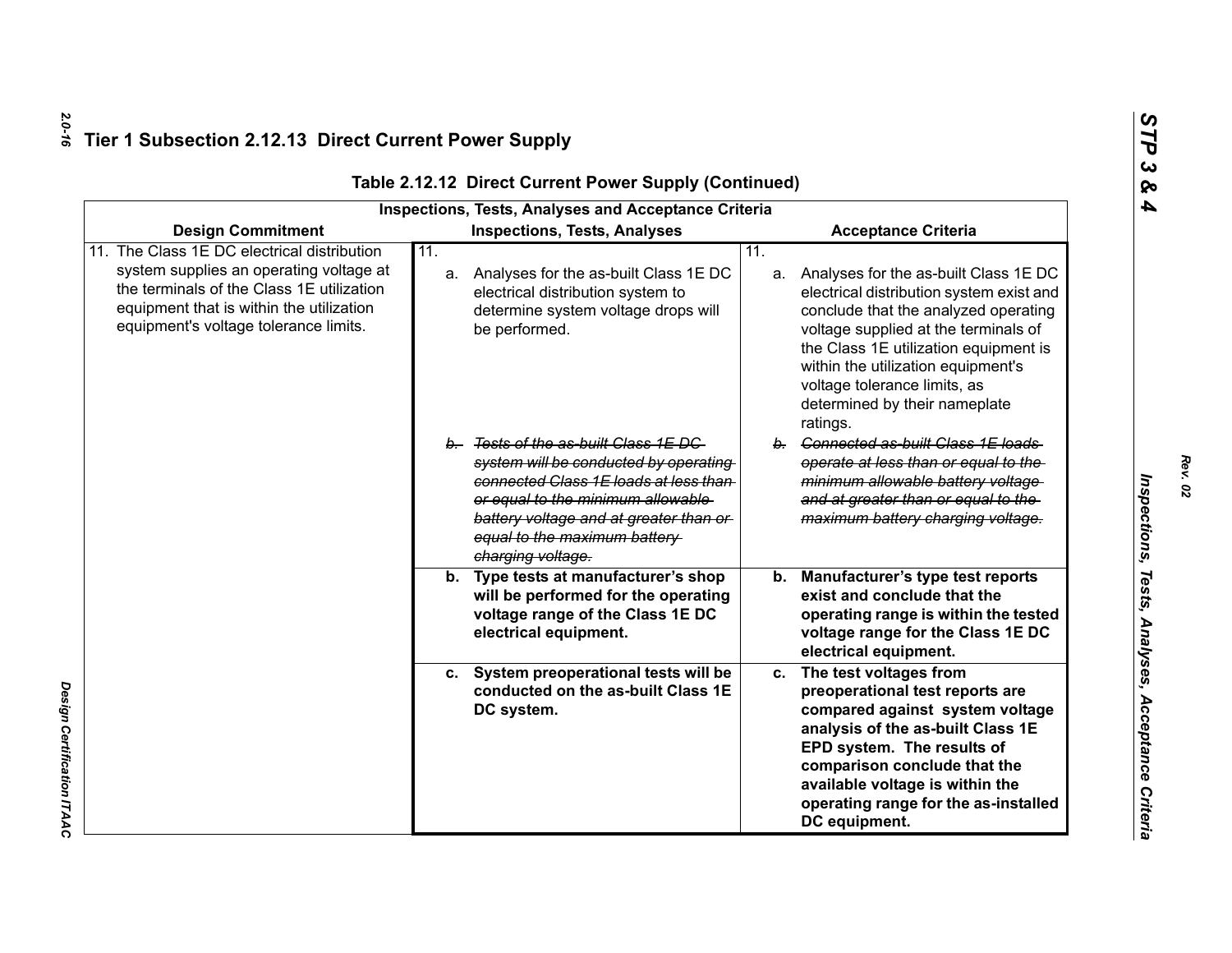|                                                                                                                                                                                                                                                                                                                                                                                                                                                                            | Inspections, Tests, Analyses and Acceptance Criteria |                                     |                                                                                                                                                                                                                              |  |
|----------------------------------------------------------------------------------------------------------------------------------------------------------------------------------------------------------------------------------------------------------------------------------------------------------------------------------------------------------------------------------------------------------------------------------------------------------------------------|------------------------------------------------------|-------------------------------------|------------------------------------------------------------------------------------------------------------------------------------------------------------------------------------------------------------------------------|--|
|                                                                                                                                                                                                                                                                                                                                                                                                                                                                            | <b>Design Commitment</b>                             | <b>Inspections, Tests, Analyses</b> | <b>Acceptance Criteria</b>                                                                                                                                                                                                   |  |
| 10. Class 1E Vital AC Power Supply system<br>10. Analyses for the as-built Class 1E<br>interrupting devices (circuit breakers and<br>distribution system to determine circuit<br>AC Power Supply system circuit<br>fuses) are coordinated to the maximum<br>interrupting device coordination will be<br>extent possible, so that the circuit<br>performed.<br>interrupter closest to the fault opens<br>before other devices.<br>the fault will open before other devices. |                                                      |                                     | 10. Analyses for the as-built Class 1E Vital<br>interrupting devices (circuit breakers and<br>fuses) coordination exist and conclude<br>that, to the maximum extent possible,<br>the analyzed circuit interrupter closest to |  |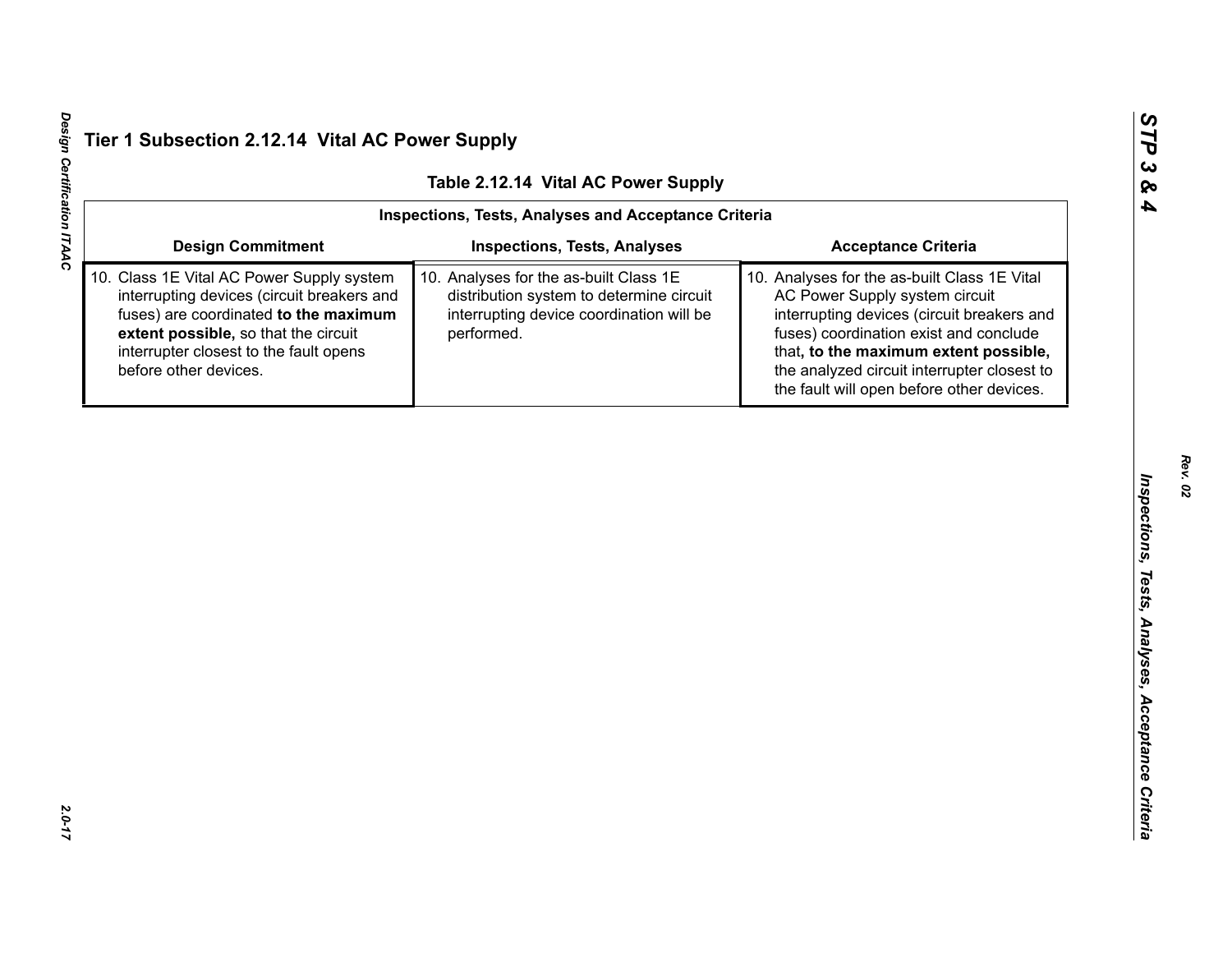| <b>Design Commitment</b><br><b>Inspections, Tests, Analyses</b><br><b>Acceptance Criteria</b>                                                                                                                                                                                                                                                                                                                                                                                                                                                                                                                                                                                                                                          |
|----------------------------------------------------------------------------------------------------------------------------------------------------------------------------------------------------------------------------------------------------------------------------------------------------------------------------------------------------------------------------------------------------------------------------------------------------------------------------------------------------------------------------------------------------------------------------------------------------------------------------------------------------------------------------------------------------------------------------------------|
|                                                                                                                                                                                                                                                                                                                                                                                                                                                                                                                                                                                                                                                                                                                                        |
| Class 1E Instrument and Control Power<br>9.<br>Analyses for the as-built Class 1E<br>9. Analyses for the as-built Class 1E<br>Supply system interrupting devices<br>distribution system to determine circuit<br>Instrument and Control Power Supply<br>interrupting device coordination will be<br>system circuit interrupting devices (circuit<br>(circuit breakers and fuses) are<br>coordinated to the maximum extent<br>performed.<br>breakers and fuses) coordination exist<br>possible, so that the circuit interrupter<br>and conclude that, to the maximum<br>closest the fault opens before other<br>extent possible, the analyzed circuit<br>interrupter closest to the fault will open<br>devices.<br>before other devices. |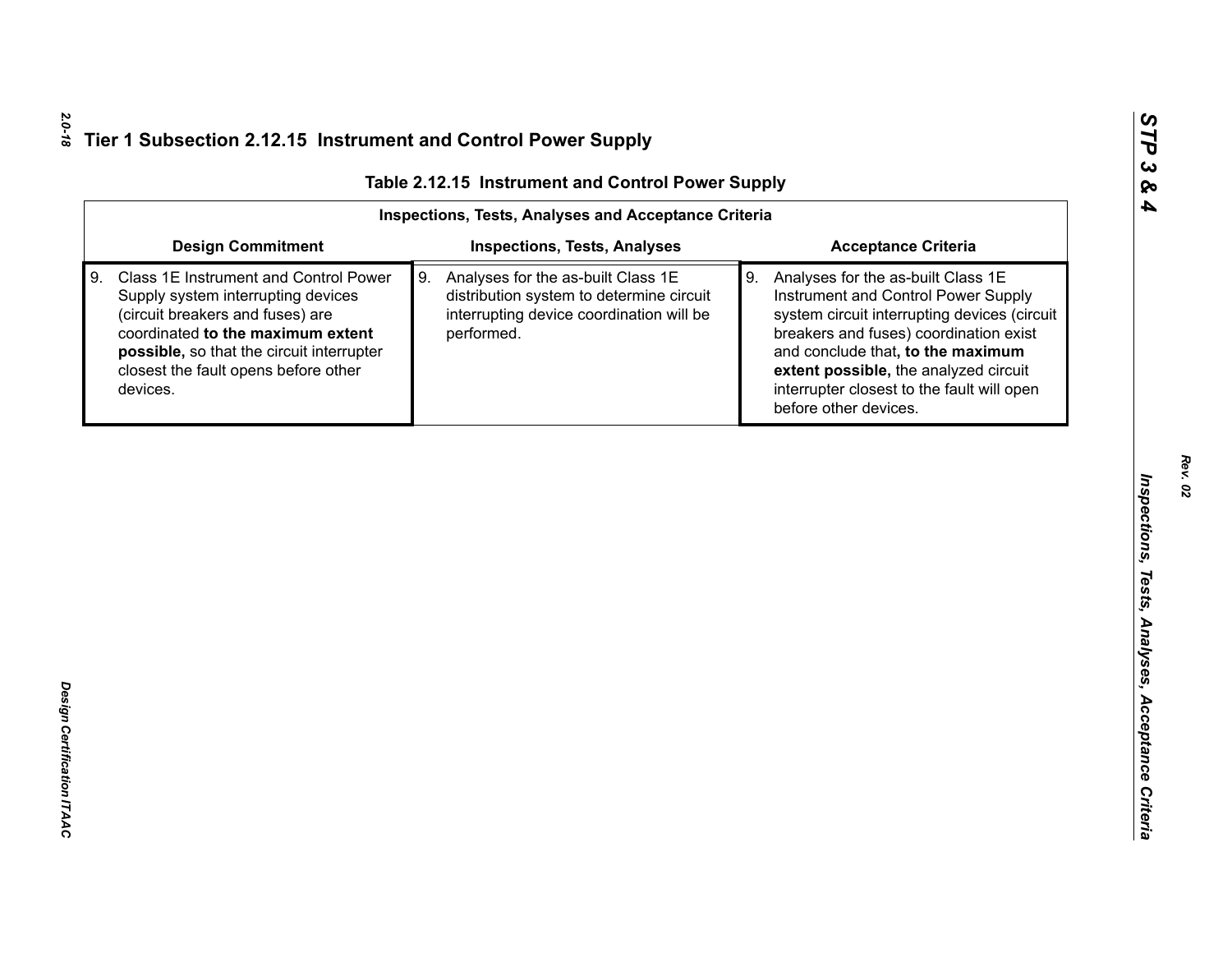### **Tier 1 Subsection 2.14.8 Flammability Control System**

STD DEP T1 2.14-1

The Flammability Control System (FCS) was eliminated in accordance with page B-17 (Table 2.14.8) of ABWR Licensing Topical Report NEDE-33330P, "Advanced Boiling Water Reactor (ABWR) Hydrogen Recombiner Requirements Elimination," dated, May 2007. The information in the Licensing Topical Report is incorporated by reference.

## **Tier 1 Subsection 2.15.5 HVAC System**

STD DEP T1 2.14-1

The Flammability Control System (FCS) was eliminated in accordance with page B-20 (Table 2.15.5c) of ABWR Licensing Topical Report NEDE-33330P, "Advanced Boiling Water Reactor (ABWR) Hydrogen Recombiner Requirements Elimination," dated, May 2007. The information in the Licensing Topical Report is incorporated by reference.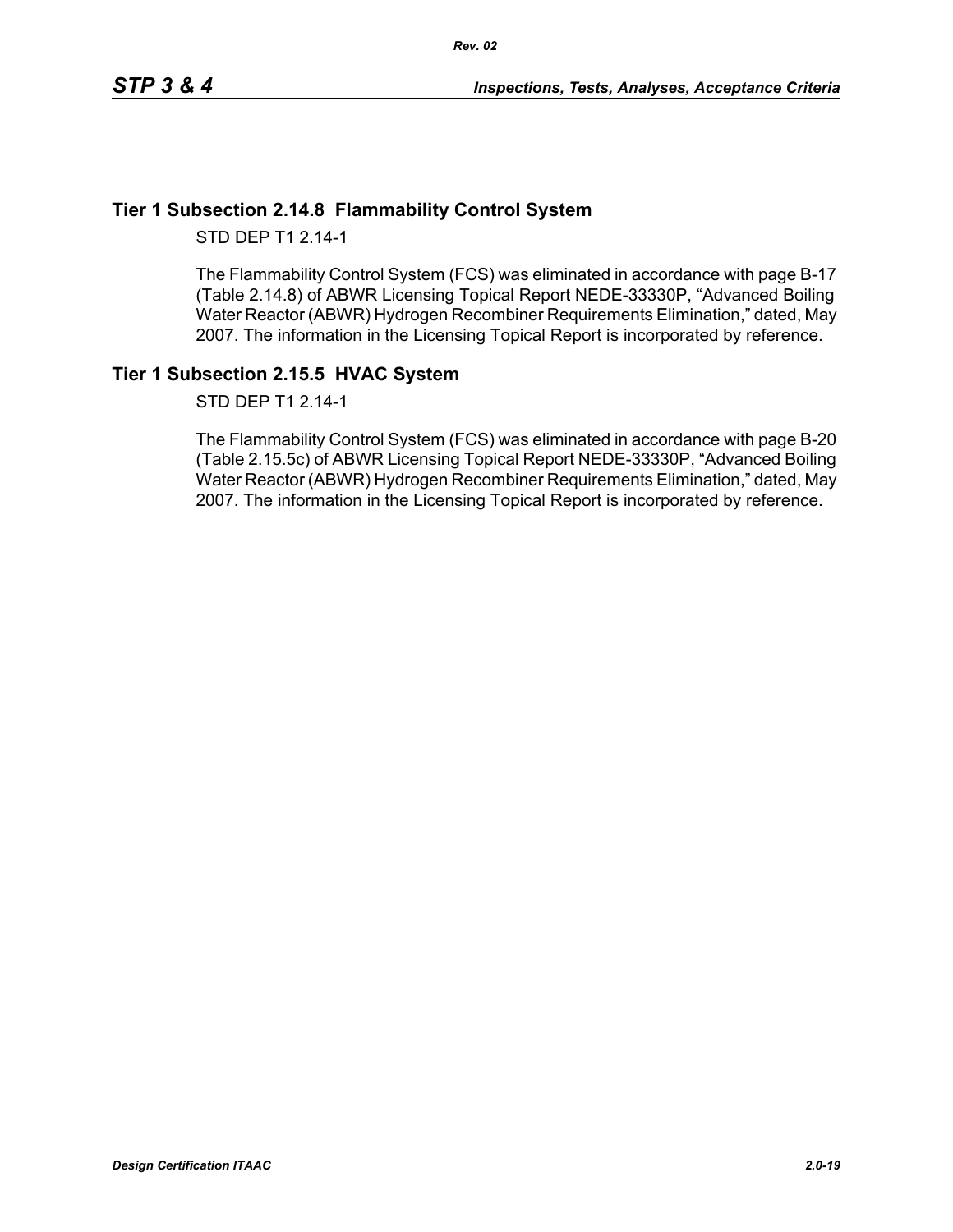|                                                                                                                                                                                                                                                                                                                                                                                                                                                                                                                                                                                                                                                      | <b>Inspections, Tests, Analyses and Acceptance Criteria</b>                                                                                                                                                                                                                                                                                                                                                                                                                                                            |                                                                                                                                                                                                                                                                                                                   |
|------------------------------------------------------------------------------------------------------------------------------------------------------------------------------------------------------------------------------------------------------------------------------------------------------------------------------------------------------------------------------------------------------------------------------------------------------------------------------------------------------------------------------------------------------------------------------------------------------------------------------------------------------|------------------------------------------------------------------------------------------------------------------------------------------------------------------------------------------------------------------------------------------------------------------------------------------------------------------------------------------------------------------------------------------------------------------------------------------------------------------------------------------------------------------------|-------------------------------------------------------------------------------------------------------------------------------------------------------------------------------------------------------------------------------------------------------------------------------------------------------------------|
| <b>Design Commitment</b>                                                                                                                                                                                                                                                                                                                                                                                                                                                                                                                                                                                                                             | <b>Inspections, Tests, Analyses</b>                                                                                                                                                                                                                                                                                                                                                                                                                                                                                    | <b>Acceptance Criteria</b>                                                                                                                                                                                                                                                                                        |
| <b>Safety System Logic and Control</b>                                                                                                                                                                                                                                                                                                                                                                                                                                                                                                                                                                                                               |                                                                                                                                                                                                                                                                                                                                                                                                                                                                                                                        |                                                                                                                                                                                                                                                                                                                   |
| The <i>DTM, TLU</i> equipment implementing the 3.<br><b>3.</b><br>DTF, TLF, and OLUs for RPS and MSIV in<br>each of the four instrumentation divisions are<br>powered from their respective divisional Class<br>1E AC sources. The <b>DTMs and SLUs</b><br>equipment implementing the DTF and SLF<br>for ESF 4 and ESF 2 in Divisions I, II, and III<br>are powered from their respective divisional<br>Class 1E DC sources, as are is the<br>equipment implementing the ESF <del>DTMs</del><br>DTF in Division IV. In SSLC, independence is<br>provided between Class 1E divisions and<br>between Class 1E divisions and non-Class 1E<br>equipment. | a. Tests will be performed on SSLC-by<br>providing a test signal to the I&C<br>equipment in only one Class 1E division<br>at a time.<br>Inspection of the as-installed Class 1E<br>b <sub>1</sub><br>divisions in SSLC will be performed.                                                                                                                                                                                                                                                                              | 3.<br>a. The test signal exists only in the Class<br>1E division under test in SSLC.<br>b. In SSLC, physical separation or<br>electrical isolation exists between<br>Class 1E divisions. Physical<br>separation or electrical isolation exists<br>between these Class 1E divisions and<br>non-Class 1E equipment. |
| SSLC provides the following bypass functions: 4.<br>Division-of-sensors bypass<br>а.<br>Trip logic output bypass<br>b.<br>ESF output channel bypass, where<br>c.<br>applied                                                                                                                                                                                                                                                                                                                                                                                                                                                                          | Tests will be performed on the as-built SSLC 4. Results of bypass tests are as follows:<br>as follows:<br>a(1) Place one division of sensors in bypass.<br>Apply a trip test signal in place of each<br>sensed parameter that is bypassed. At<br>the same time, apply a redundant trip<br>signal for each parameter in each other<br>division, one division at a time. Monitor<br>the voted trip output at from each TLU-<br>and SLU equipment component that<br>implements a TLF or SLF. Repeat for<br>each division. | a(1) No trip change occurs at the voted trip<br>output of from each TLU and SLU-<br>equipment component that<br>implements a TLF or SLF. Bypass<br>status is indicated in main control<br>room.                                                                                                                   |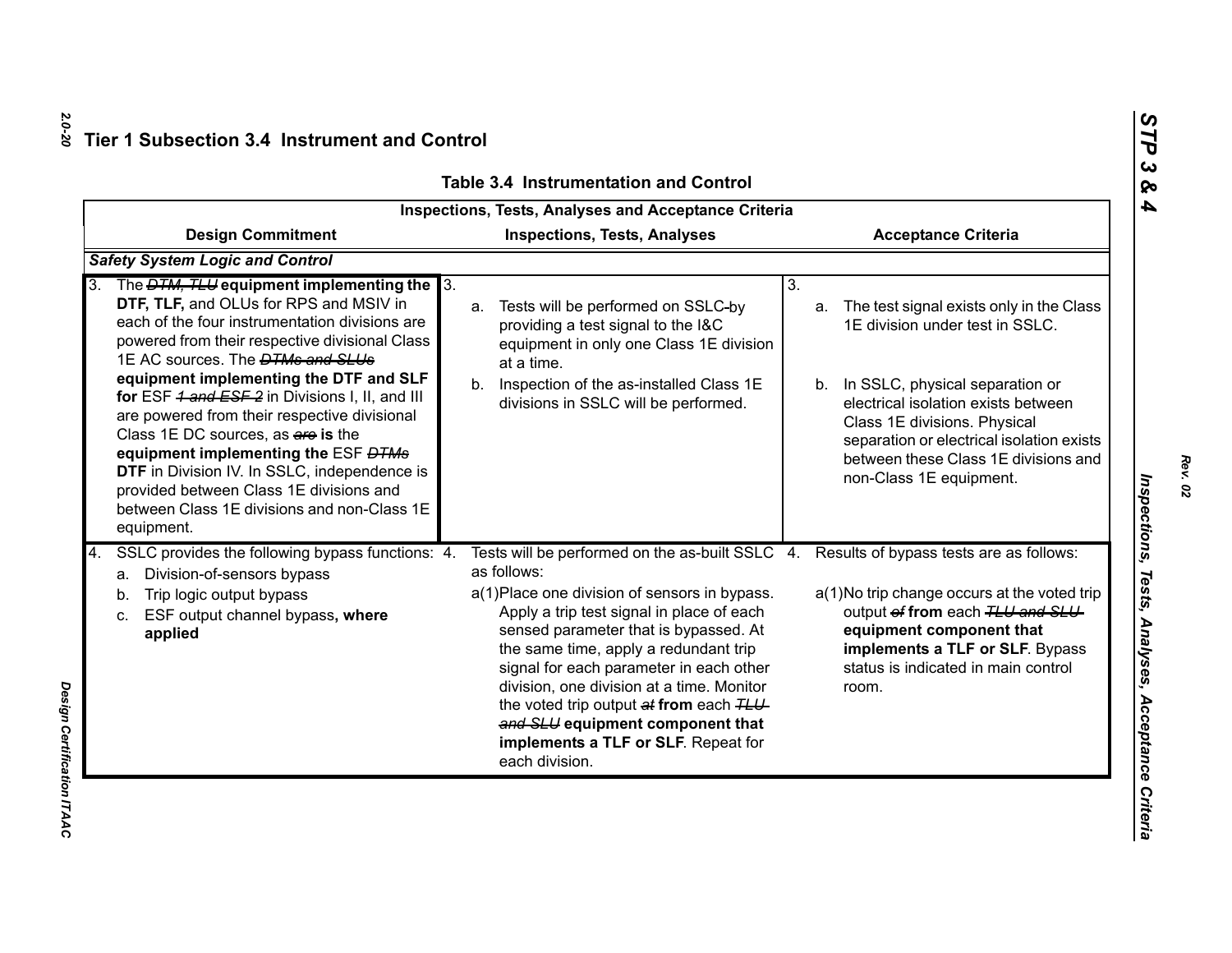|    |                          | Inspections, Tests, Analyses and Acceptance Criteria                                                                                                                                                                                                                                                                                                                                                                                                                           |                                                                                                                                                                                                                                                                                                  |
|----|--------------------------|--------------------------------------------------------------------------------------------------------------------------------------------------------------------------------------------------------------------------------------------------------------------------------------------------------------------------------------------------------------------------------------------------------------------------------------------------------------------------------|--------------------------------------------------------------------------------------------------------------------------------------------------------------------------------------------------------------------------------------------------------------------------------------------------|
|    | <b>Design Commitment</b> | <b>Inspections, Tests, Analyses</b>                                                                                                                                                                                                                                                                                                                                                                                                                                            | <b>Acceptance Criteria</b>                                                                                                                                                                                                                                                                       |
| 4. | (continued)              | (continued)<br>4.                                                                                                                                                                                                                                                                                                                                                                                                                                                              | (continued)<br>4.                                                                                                                                                                                                                                                                                |
|    |                          | a(2) For each division in bypass, attempt to<br>place each other division in division-of-<br>sensors bypass, one at a time.                                                                                                                                                                                                                                                                                                                                                    | a(2) Each division not bypassed cannot be<br>placed in bypass, as indicated at OLU<br>output; bypass status in main control<br>room indicates only one division of<br>sensors is bypassed.                                                                                                       |
|    |                          | b(1) Place one division in trip-logic-output<br>bypass. Operate manual auto-trip test<br>switch. Monitor the trip output at the<br>RPS OLU. Operate manual auto-<br>isolation test switch. Monitor the trip<br>output at the MSIV OLU. Repeat for<br>each division.                                                                                                                                                                                                            | b(1)No trip change occurs at the trip<br>output of the RPS OLU or MSIV OLU,<br>respectively. Bypass status is<br>indicated in main control room.                                                                                                                                                 |
|    |                          | b(2) For each division in bypass, attempt to<br>place the other divisions in trip-logic-<br>output bypass, one at a time.                                                                                                                                                                                                                                                                                                                                                      | b(2) Each division not bypassed cannot be<br>placed in bypass, as indicated at OLU<br>output; bypass status in main control<br>room indicates only one trip logic<br>output is bypassed.                                                                                                         |
|    |                          | $c(1)$ Apply common test signal to any one<br>pair of dual-SLU redundant SLF signal<br>inputs. Monitor test signal at voted 2-out-<br>of-2-output in RMU area-from<br>equipment performing the ECF in<br>local areas. Remove power from<br>equipment performing one SLU SLF,<br>restore power, then remove power from<br>equipment performing other SLU SLF.<br>Repeat test for all pairs of dual SLUs-<br>redundant sets of equipment<br>implementing a SLF in each division. | (1) Monitored test output signal does not<br>change state-initiate the system<br>function when power is removed<br>from either SLU the equipment<br>performing any single SLF. Bypass<br>status and loss of power to SLU-<br>equipment performing the SLF are<br>indicated in main control room. |

# Design Certification ITAAC *Design Certification ITAAC 2.0-21*

*Rev. 02*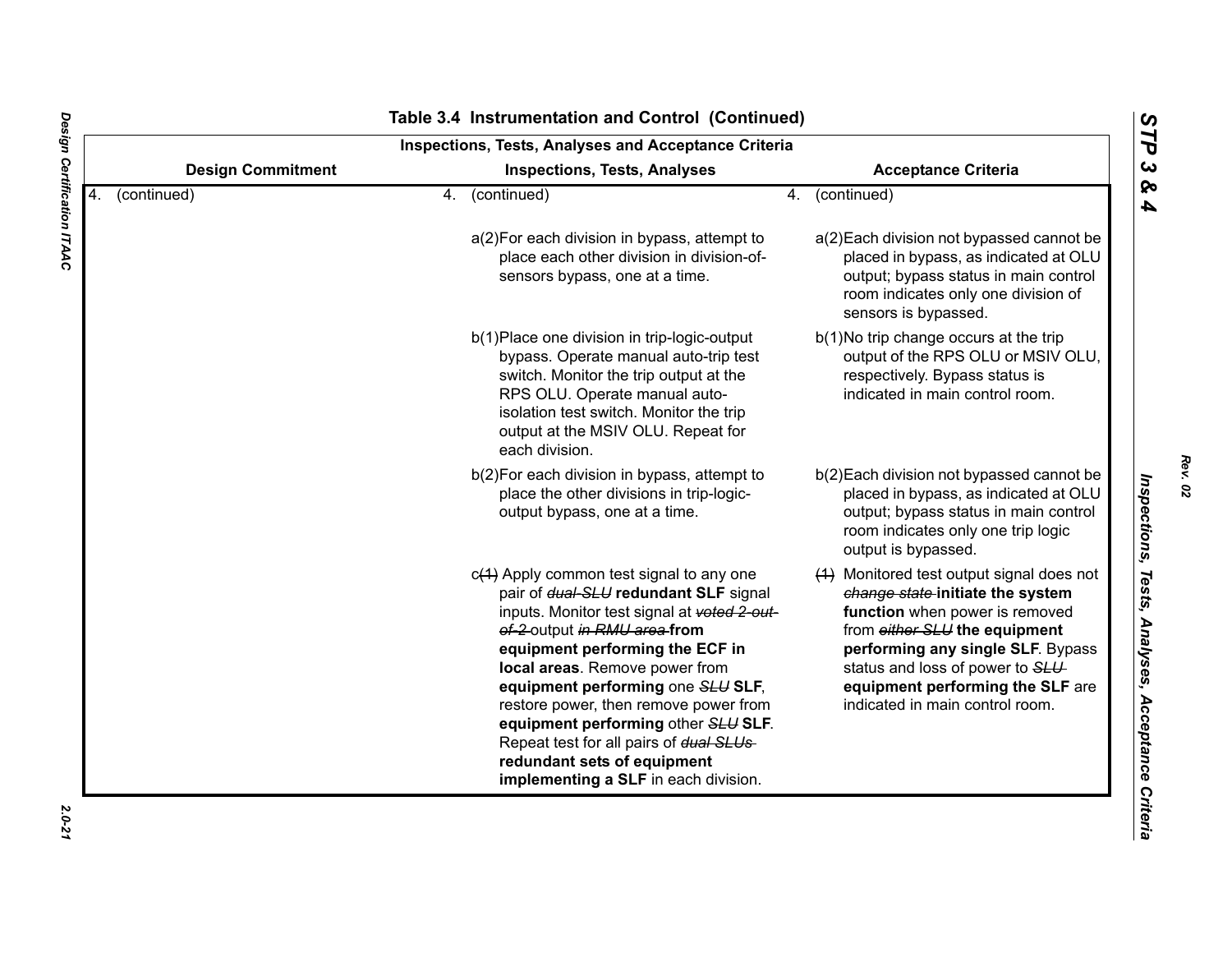|                          |    | Table 3.4 Instrumentation and Control (Continued)<br>Inspections, Tests, Analyses and Acceptance Criteria                                       |    |                                                                                                                                                                                                                                                                   |
|--------------------------|----|-------------------------------------------------------------------------------------------------------------------------------------------------|----|-------------------------------------------------------------------------------------------------------------------------------------------------------------------------------------------------------------------------------------------------------------------|
| <b>Design Commitment</b> |    | <b>Inspections, Tests, Analyses</b>                                                                                                             |    | <b>Acceptance Criteria</b>                                                                                                                                                                                                                                        |
| (continued)<br>4.        | 4. | (continued)                                                                                                                                     | 4. | (continued)                                                                                                                                                                                                                                                       |
|                          |    | e(2) Disable auto-bypass circuit in bypass-<br>unit. Repeat test c(1), but operate<br>manual ESF loop bypass switch for each-<br>affected loop. |    | e(2) Monitored test output signal is lost-<br>when power is removed from either-<br>SLU, but is restored when manual<br>bypass switch is operated. Bypass-<br>status, auto-bypass inoperable, and<br>loss of power to SLU are indicated in-<br>main control room. |
|                          |    |                                                                                                                                                 |    |                                                                                                                                                                                                                                                                   |
|                          |    |                                                                                                                                                 |    |                                                                                                                                                                                                                                                                   |
|                          |    |                                                                                                                                                 |    |                                                                                                                                                                                                                                                                   |
|                          |    |                                                                                                                                                 |    |                                                                                                                                                                                                                                                                   |
|                          |    |                                                                                                                                                 |    |                                                                                                                                                                                                                                                                   |
|                          |    |                                                                                                                                                 |    |                                                                                                                                                                                                                                                                   |
|                          |    |                                                                                                                                                 |    |                                                                                                                                                                                                                                                                   |
|                          |    |                                                                                                                                                 |    |                                                                                                                                                                                                                                                                   |
|                          |    |                                                                                                                                                 |    |                                                                                                                                                                                                                                                                   |
|                          |    |                                                                                                                                                 |    |                                                                                                                                                                                                                                                                   |

*STP 3 & 4*